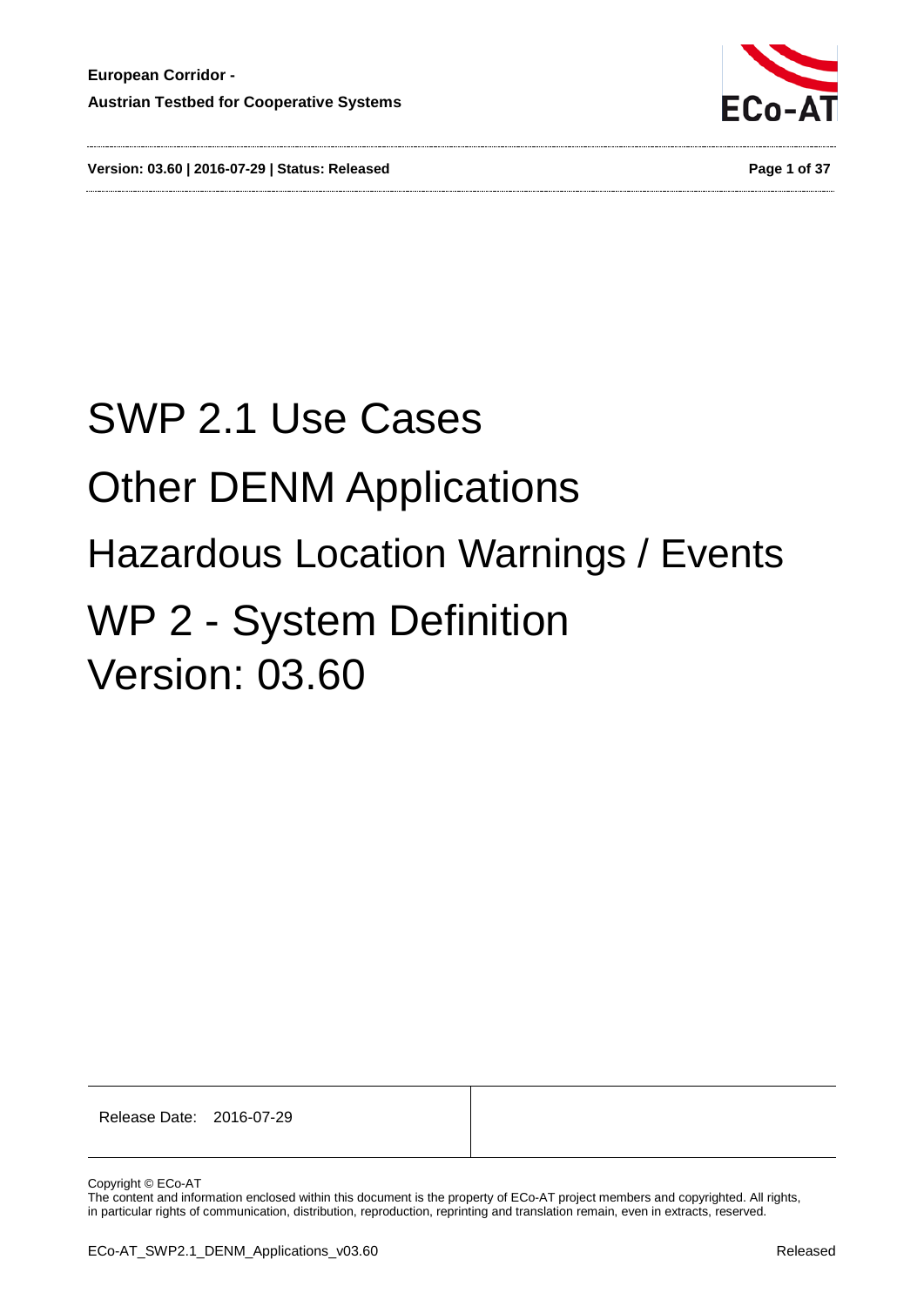

**Version: 03.60 | 2016-07-29 | Status: Released Page 2 of 37**

# **Overview of changes**

| No.            | <b>Version</b> | <b>Status</b> | <b>Date</b> | <b>Type of Change</b>         |
|----------------|----------------|---------------|-------------|-------------------------------|
| $\vert$ 1      | 01.00          | lReleased     | 2014-11-28  | <b>First Release</b>          |
| 2              | 02.00          | Released      | 2015-03-12  | lSecond Release               |
| 3              | 03.00          | Released      | l2015-07-15 | <b>Third Release</b>          |
| $\vert 4$      | 03.10          | Released      | l2015-10-28 | Third Release - Update        |
| $\overline{5}$ | 03.50          | Released      | 2016-04-29  | Third Release - Second Update |
| 6              | 03.60          | lReleased     | 2016-07-29  | Third Release - Third Update  |

*Table 1: Document History*

<span id="page-1-0"></span>Reference to the status- and version administration:

#### **Status**:

| In progress | the document is currently in editing mode                                                       |
|-------------|-------------------------------------------------------------------------------------------------|
| Released    | the document has been checked and released by quality assurance, it can only be modified if the |
|             | version number is updated.                                                                      |

#### **Versions**:

Takes place in two stages. Released documents receive the next higher integral version number. 00.01, 00.02 etc. Not released versions, with the status in progress 01, 02, etc. Released version with the status released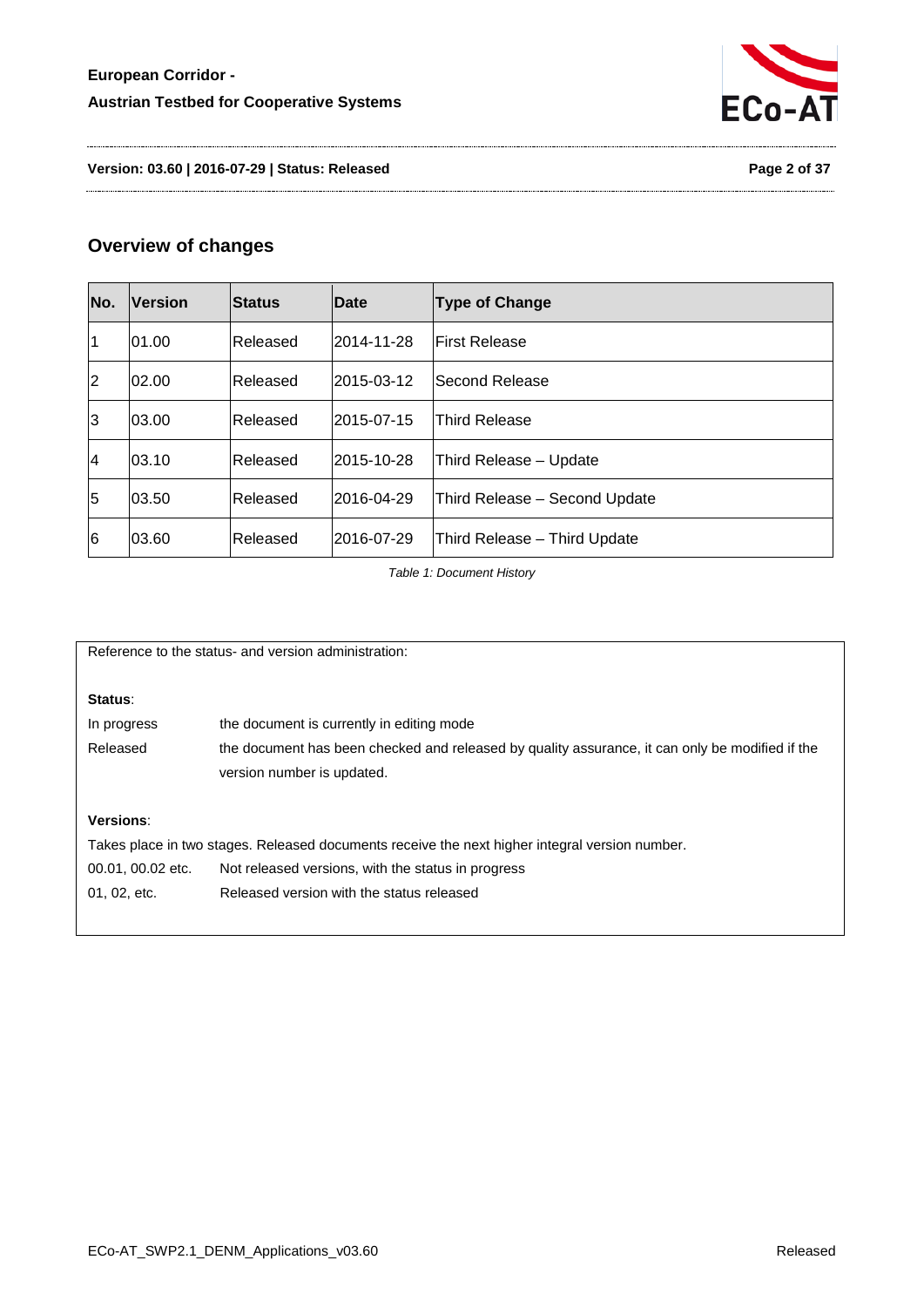

Version: 03.60 | 2016-07-29 | Status: Released

# **Table of contents**

| $\mathbf{1}$            |                                                                                            |  |
|-------------------------|--------------------------------------------------------------------------------------------|--|
| 1.1                     |                                                                                            |  |
| 1.2                     |                                                                                            |  |
| 1.3                     |                                                                                            |  |
| $\mathbf{2}$            |                                                                                            |  |
| 2.1                     | Sending event information from the TCC to the vehicles (Infrastructure based DENM events)8 |  |
| 2.2                     | Sending event information from the vehicles to the TCC (Vehicle based DENM events) 8       |  |
| $\mathbf{3}$            |                                                                                            |  |
| 3.1                     |                                                                                            |  |
| 3.2                     |                                                                                            |  |
| 3.3                     |                                                                                            |  |
| 3.4                     |                                                                                            |  |
| 3.5                     |                                                                                            |  |
| 3.5.1                   |                                                                                            |  |
| 3.5.2                   |                                                                                            |  |
| 3.5.3                   |                                                                                            |  |
| 3.6                     |                                                                                            |  |
| 3.7                     |                                                                                            |  |
| 3.7.1                   |                                                                                            |  |
| 3.7.2                   |                                                                                            |  |
| 3.7.3                   |                                                                                            |  |
| 3.8                     |                                                                                            |  |
| 3.9                     |                                                                                            |  |
| 3.10                    |                                                                                            |  |
| 3.11                    |                                                                                            |  |
| 3.12                    |                                                                                            |  |
| 3.12.1                  |                                                                                            |  |
| 3.12.2                  |                                                                                            |  |
| 3.12.3                  |                                                                                            |  |
| $\overline{\mathbf{4}}$ |                                                                                            |  |
| 4.1                     |                                                                                            |  |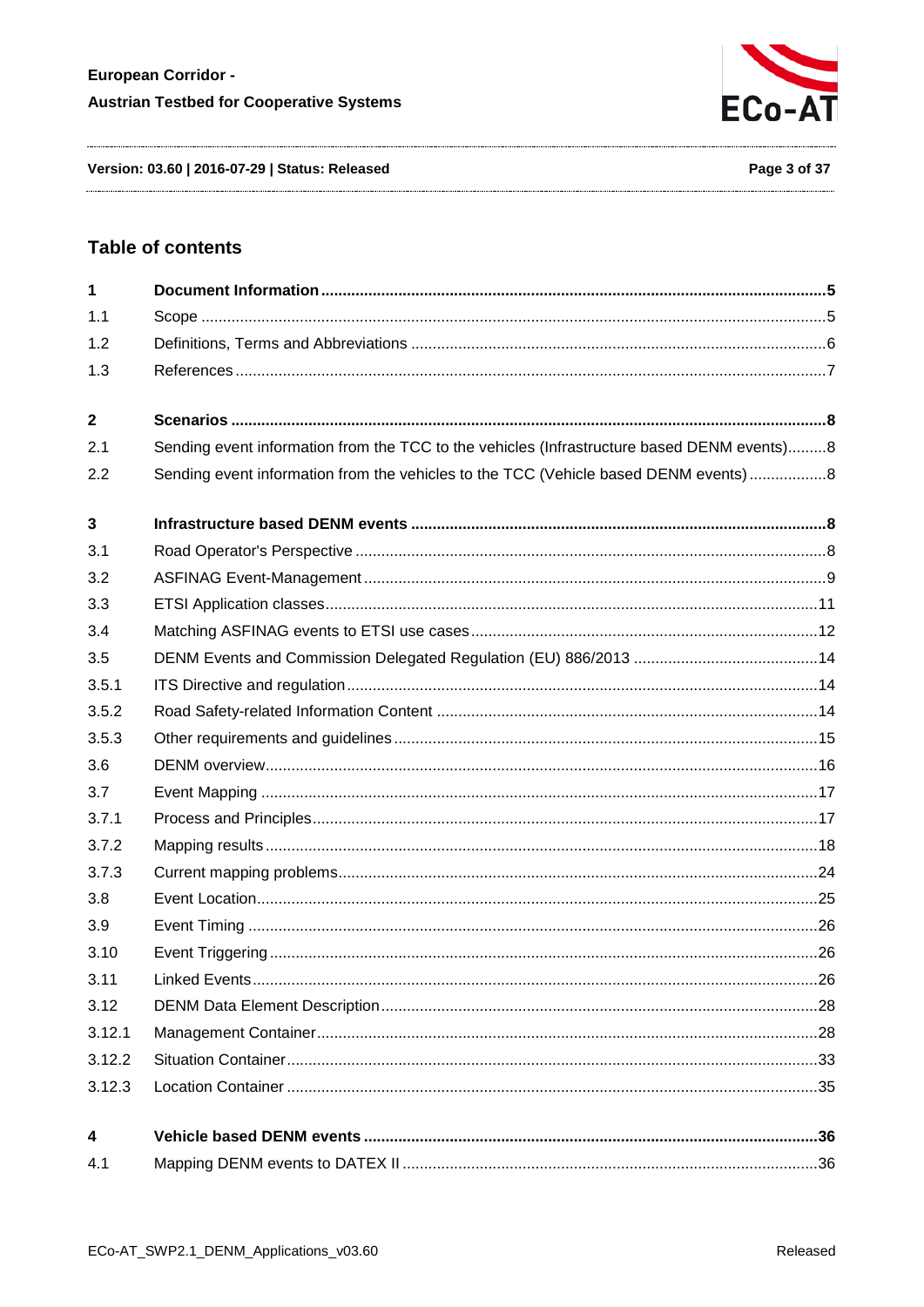

**Version: 03.60 | 2016-07-29 | Status: Released Page 4 of 37**

# **List of Tables**

| Table 4: ETSI's Basic Set of Applications - Active Road Safety - Driving Assistance - RHW  12       |  |
|-----------------------------------------------------------------------------------------------------|--|
|                                                                                                     |  |
|                                                                                                     |  |
|                                                                                                     |  |
|                                                                                                     |  |
|                                                                                                     |  |
| Table 10: Mapping from DENM cause codes to DATEX II example for cause code 1 / traffic condition 37 |  |

# **List of Figures**

|--|--|--|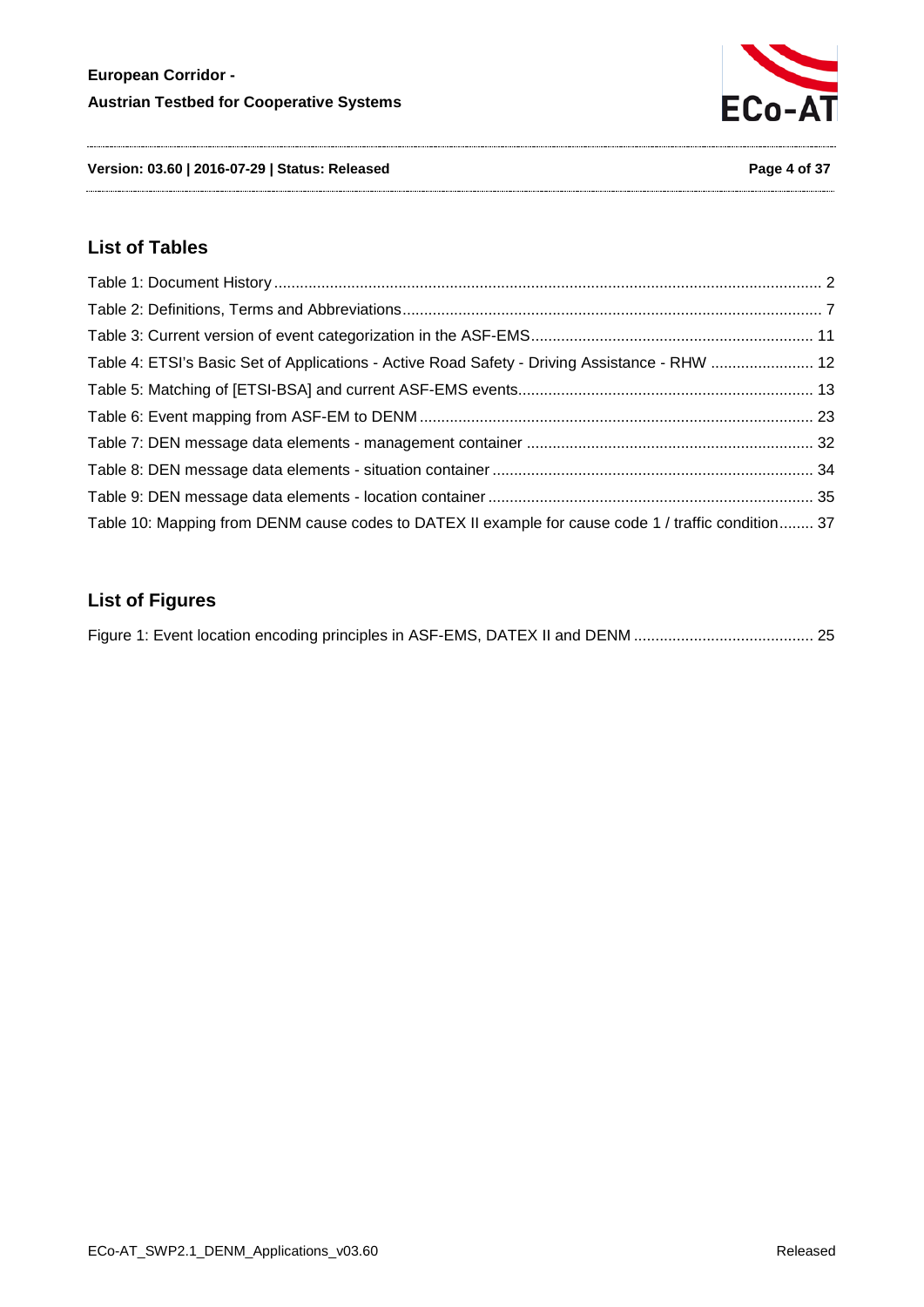

**Version: 03.60 | 2016-07-29 | Status: Released Page 5 of 37**

# <span id="page-4-1"></span><span id="page-4-0"></span>**1 Document Information**

#### **1.1 Scope**

The aim of this document is to create an overview on how to create other DENM (Decentralized Environmental Notification Message) applications in ECo-AT – beside the Roadworks Warning application described in the RWW Use Case document – by using currently available infrastructure based content. The document will focus on Hazardous Location Warnings / Events and describe, in a first approach, which kinds of events are available and how they can be mapped into the DENM.

The overall emphasis of the document will be on Infrastructure based DENM events: event messages which originate in the TCC and are sent out to Vehicles (I2V). Nonetheless, the document will also deal with the reverse concept: event messages emanating from Vehicles, captured by the Infrastructure and forwarded to the TCC (V2I).

The document can be seen as a guideline how relevant traffic events, which are available at ASFINAGs TCC, can be mapped into adequate DEN messages. These messages could also be a way to comply with the demands of the ITS Directive (2010/40/EU) / Commission Delegated Regulation (EU) 886/2013 to provide safety related messages free of charge to users. On the other side, it also elaborates on how Vehicle DENMs can be captured and used in a TCC.

How messages are processed or interpreted in the vehicle depends on the application profiles, which are defined by the C2C-CC. The detailed specification and also the relevant triggering conditions of the application profiles are currently not publically available and are not in the scope of this document.

The document essentially serves three purposes:

- 1. It creates a common understanding of all project partners in ECo-AT regarding the objectives and the general course of activities in regard to the creation of other DENM applications / Hazardous Location Warnings / Events based on available infrastructure based content as well as the reception of Vehicle based DENM event.
- 2. It is the basis for further, more detailed specifications of the messages mapping and encoding to implement DENM based Hazardous Location Warnings / Events.
- 3. It is the basis for communication with the other Corridor partners in DE and NL in order to come to harmonized Corridor-wide specifications regarding Hazardous Location Warnings / Events based on DENM.

The ECo-AT use cases are based on – and will be kept aligned with – the automotive industry.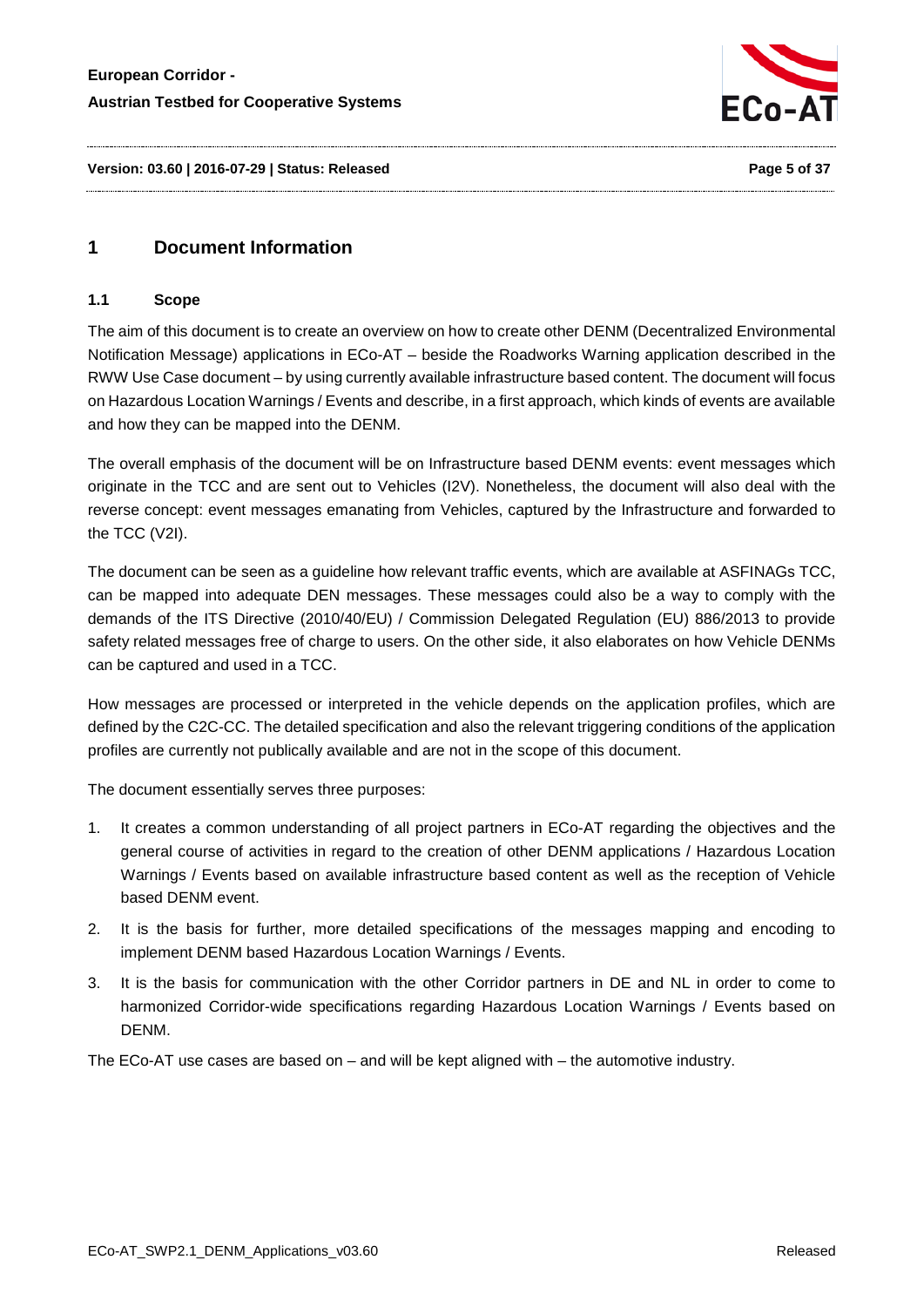

**Version: 03.60 | 2016-07-29 | Status: Released Page 6 of 37**

| Version: 03.60   2016-07-29   Status: Released |  |
|------------------------------------------------|--|
|------------------------------------------------|--|

<span id="page-5-0"></span>

| 1.2 | <b>Definitions, Terms and Abbreviations</b> |
|-----|---------------------------------------------|
|-----|---------------------------------------------|

| <b>Abbreviation / Term</b> | <b>Definition</b>                                                                                                                                                                                                                                                                                        |
|----------------------------|----------------------------------------------------------------------------------------------------------------------------------------------------------------------------------------------------------------------------------------------------------------------------------------------------------|
| 2G/3G/4G                   | Different generations of cellular communication systems, offering digital<br>communication links for data exchange - typical systems assigned to these<br>generations in Europe are GSM/GPRS, UMTS and LTE                                                                                               |
| AG                         | Amsterdam Group - co-operation of C2C-CC, CEDR, ASECAP & POLIS for<br>European roll-out of Cooperative ITS                                                                                                                                                                                               |
| ALERT-C                    | Series of Standards used to code traffic information on the Traffic Message<br>Channel (TMC) - Event Codes used by ASF-EMS are found in part 2<br>[ISO 14819]                                                                                                                                            |
| ASF-EMS                    | ASFINAGs internal Event-Management-System which is the basis for the<br>events sent out by the "Other DENM Applications - Hazardous Location<br>Warnings / Events" use case                                                                                                                              |
| C-ITS                      | Cooperative ITS - C-ITS is a "subset of overall ITS that communicates and<br>shares information between ITS stations to give advice or facilitate actions<br>with the objective of improving safety, sustainability, efficiency and comfort<br>beyond the scope of stand-alone systems" (ISO/TR 17465-1) |
| C-ITS-S                    | Central ITS station                                                                                                                                                                                                                                                                                      |
| C <sub>2</sub> C-CC        | CAR 2 CAR Communication Consortium (C2C-CC) - a nonprofit, industry<br>driven organisation initiated by European vehicle manufacturers, equipment<br>suppliers, and research organisations to further the cause of cooperative<br>Intelligent Transport Systems (C-ITS)                                  |
| <b>DENM</b>                | Decentralized Environmental Notification Message - as of [ETSI 302 637-3]                                                                                                                                                                                                                                |
| 12V                        | Infrastructure-to-Vehicle - describes the bidirectional information flow from<br>infrastructure communication point R-ITS-S towards passing vehicles<br>(V-ITS-S) and vice versa                                                                                                                         |
| <b>ITS</b>                 | Intelligent Transport Systems - systems that use information and<br>communication technology to improve transport systems                                                                                                                                                                                |
| <b>MAP</b>                 | Message to convey local, detailed network topology in specific areas, as<br>specified in ISO/PDTS 19091                                                                                                                                                                                                  |
| R-ITS-S                    | Roadside ITS station, mobile on vehicle or fixed at roadside                                                                                                                                                                                                                                             |
| <b>RWW</b>                 | Road Works Warning - Day 1 I2V use case where a R-ITS-S delivers<br>information about downstream road works to V-ITS-S                                                                                                                                                                                   |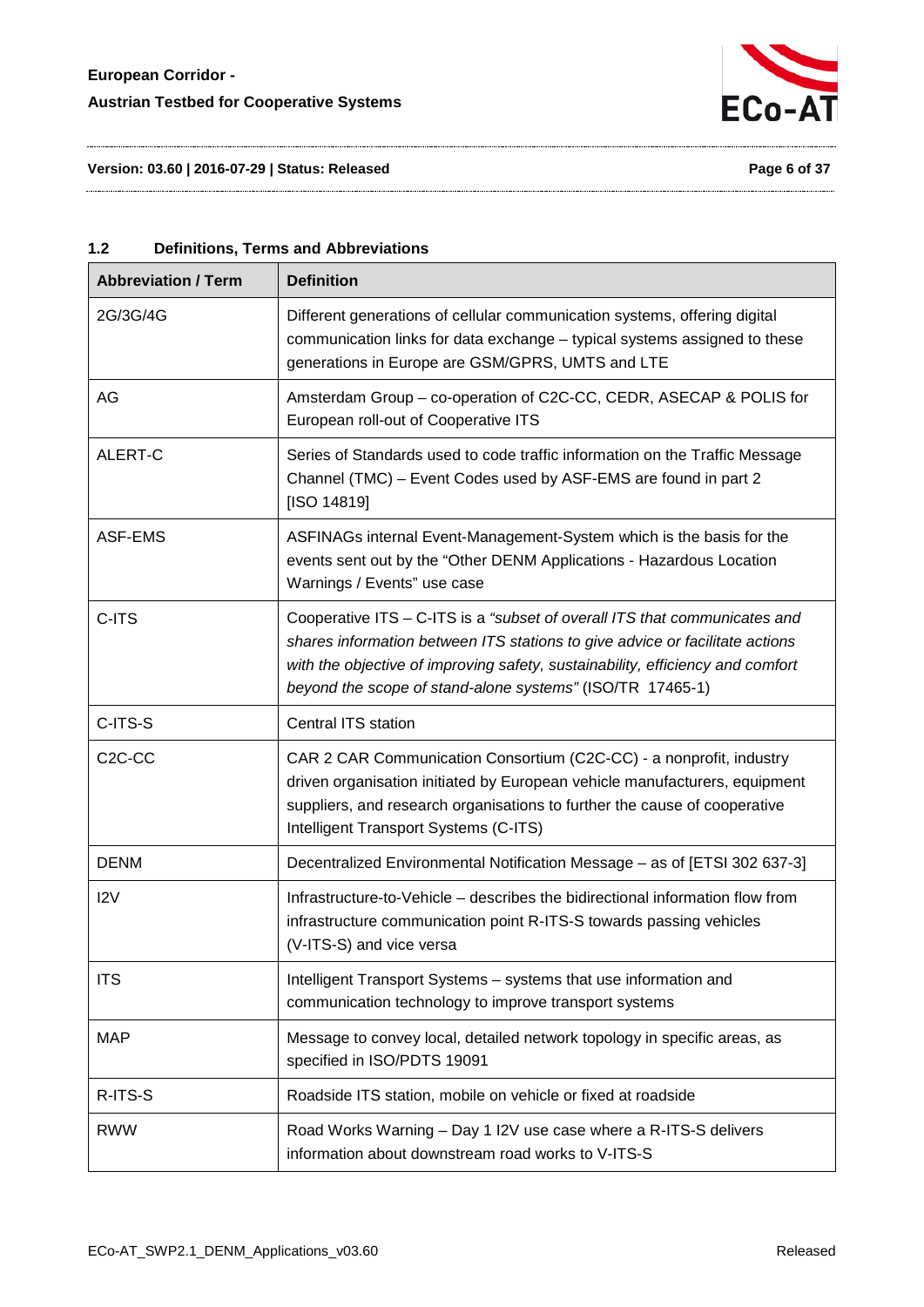

**Version: 03.60 | 2016-07-29 | Status: Released Page 7 of 37**

| <b>Abbreviation / Term</b> | <b>Definition</b>                                                                                                                                                |
|----------------------------|------------------------------------------------------------------------------------------------------------------------------------------------------------------|
| <b>TCC</b>                 | <b>Traffic Control Centre</b>                                                                                                                                    |
| <b>TMC</b>                 | Traffic Message Channel - a technology for delivering traffic and travel<br>information to motorists using the Radio Data System(RDS) on top of FM<br>broadcasts |
| V-ITS-S                    | Vehicle ITS station (as of [ETSI 302 665]), i.e. on-board unit for C-ITS                                                                                         |

*Table 2: Definitions, Terms and Abbreviations*

#### <span id="page-6-1"></span><span id="page-6-0"></span>**1.3 References**

All references in this document can be found in the master table of references available in the "Eco-AT\_SWP2.3\_MasterTableOfReferences\_v03.60.pdf" document.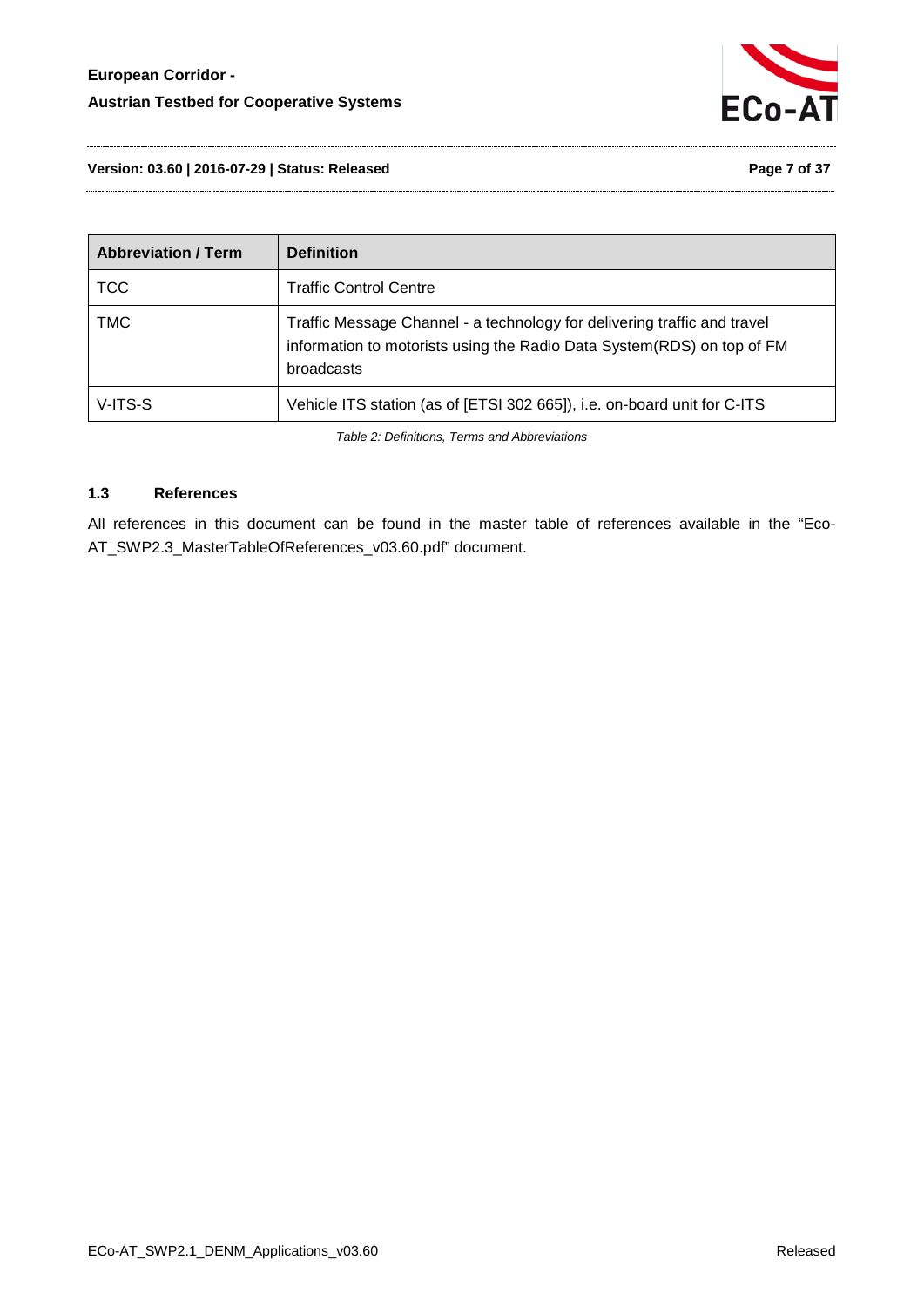

**Version: 03.60 | 2016-07-29 | Status: Released Page 8 of 37**

# <span id="page-7-0"></span>**2 Scenarios**

Each use case can be broken down into so called *"scenarios"*. A scenario is s a sequence of events within the C-ITS system that forms a mode of operation for the use case. Each use case contains at least one scenario, but can of course also consist of multiple scenarios, covering different ways of operation possible for the underlying C-ITS system.

In regard to the "Other DENM applications – Hazardous Location Warnings / Events" use case, the following scenarios are covered:

# <span id="page-7-1"></span>**2.1 Sending event information from the TCC to the vehicles (Infrastructure based DENM events)**

ALERT-C based event information in the TCC is sent to the C-ITS-S over IF1 (see [ECo-AT SWP2.3 system overview] for system architecture and interface nomenclature) using DATEX II. In the C-ITS-S, a mapping from the DATEX II content to DENM cause / sub cause codes is performed and corresponding DENMs are created. They are forwarded to geographically relevant R-ITS-S (using IF3) and sent out via ITS-G5 (as defined in [ETSI 202 663]) (IF4) at these locations. Vehicles driving through the coverage area of such an R-ITS-S receive these DENMs.

# <span id="page-7-2"></span>**2.2 Sending event information from the vehicles to the TCC (Vehicle based DENM events)**

Vehicles emit DENMs to warn C-ITS aware vehicles and infrastructure of dangers perceived based on certain triggering conditions. R-ITS-S at roadside receive such information if it is sent out within their coverage area. They filter out duplicates and send unique DENMs to the C-ITS-S (using IF3). There, the relevant event information (cause and sub cause codes) is extracted and mapped into corresponding DATEX II information sets to be sent to the TCC via IF1. The TCC can then decide to issue new events based on that information.

# <span id="page-7-4"></span><span id="page-7-3"></span>**3 Infrastructure based DENM events**

# **3.1 Road Operator's Perspective**

ASFINAG operates and maintains the entire Austrian motorway and expressway network, comprising 2,183 km of roads. On most of the motorways, a sensor based traffic data collection and classification system is implemented. ASFINAG also operates an efficient traffic management system which uses sensors and measuring instruments along the route, responding to sudden events and regulating the flow of traffic via display gantries. Traffic and carriageway conditions, weather and local data (noise pollution and pollutants) are measured and used to derive flexible and appropriate information about speed limits, overtaking bans, warnings and other information. Some of this information is shown on the display gantries automatically; much is prepared and broadcast by human operators. Furthermore, ASFINAG has implemented a digital multicast video system, providing live streams from approximately 5900 cameras on the whole network. More than 4000 cameras are installed in Tunnels. All these systems can be considered as input sources for detecting roadside events.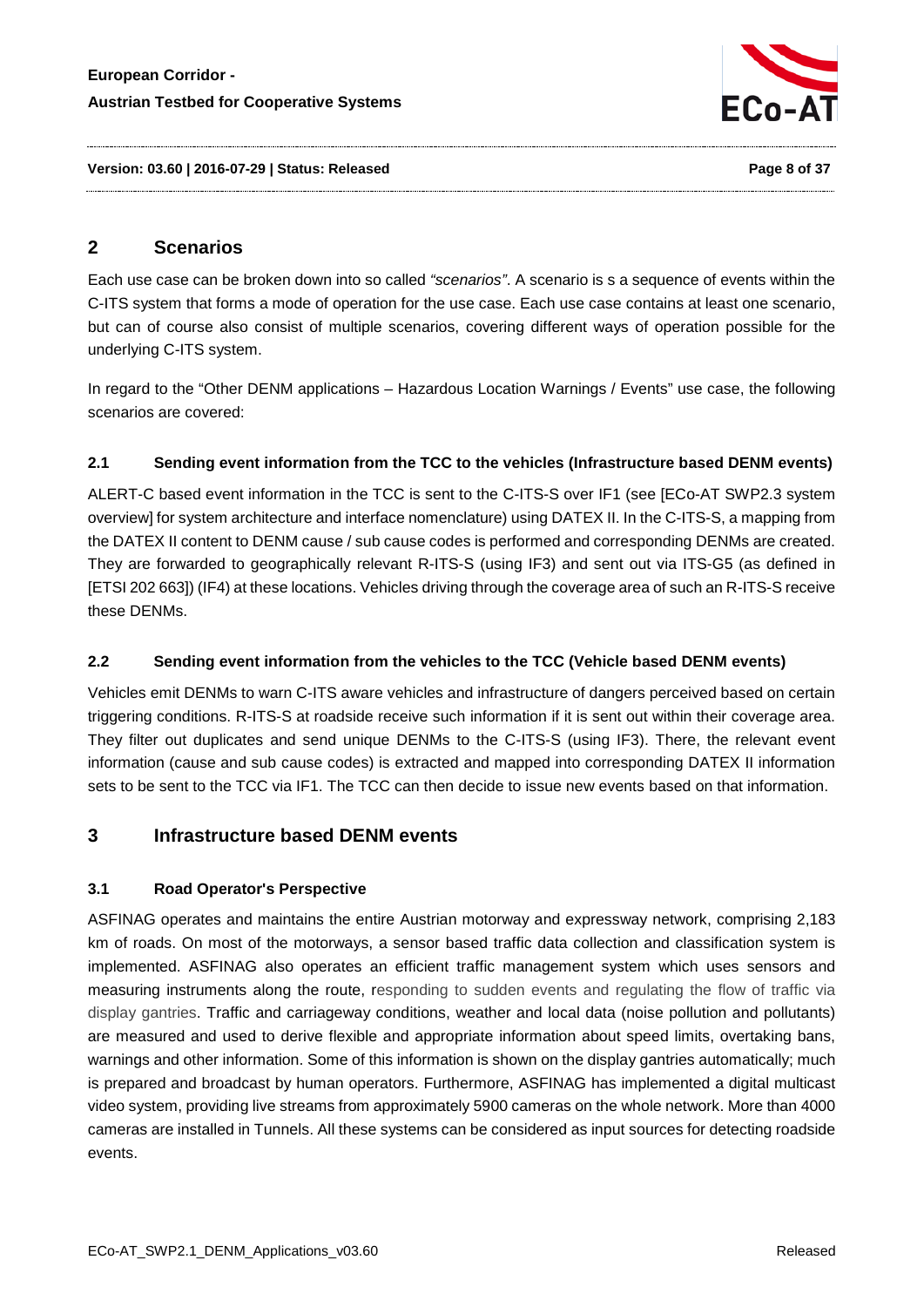

#### **Version: 03.60 | 2016-07-29 | Status: Released Page 9 of 37**

Via cooperation with other traffic service providers in Austria, external traffic events are also available, covering both the ASFINAG network as well as the rest of Austria's road network. This data – augmented with the abovementioned ASFINAG data – is the basis for the RDS-TMC broadcasting service in Austria.

In the future, C-ITS communication technologies will provide a further communication channel to directly alert road users about ongoing events by using the ITS-G5 radio channel. C-ITS communication standards currently provide several message format specifications: One of them is called DENM (Decentralized Environmental Notification Message).

Road operator data systems like the ones described above can be used to generate suitable content to be sent out by DENM applications, especially in regard to Hazardous Location Warning / Event. C-ITS can then provide a direct communication link for making that information available to the road users.

# <span id="page-8-0"></span>**3.2 ASFINAG Event-Management**

ASFINAG has recently implemented an internal Event-Management-System (ASF-EMS), which currently covers the events shown in [Table 3.](#page-10-1) The first column shows the text as used in the ASF-EMS. The second column provides the English translation of the underlying ALERT-C code in the third column, as described in [ISO 14819]. The complete mapping information for both use case scenarios (from ALERT-C to DATEX II to ETSI DENM for events sent from the TCC to the vehicles / from ETSI DENM to DATEX II for events sent from vehicles to the TCC) can be found in [ECo-AT SWP3.1 DATEX II mapping]. It is in line with the encoding guidelines for safety related messages published by TISA [TPEG DATEX safety], even though the overlap with this specification is rather small, covering only seven events (ALERT-C codes 703, 923, 992, 1109, 1301, 1482, and 1701). The ECo-AT DATEX II profile [DATEX profile OtherDENM] has been updated to contain the approved extension for marking up safety related information in Release 3.6.

## **Important Note:**

The event mapping presented here is based on the current version of the ASFINAG Event-Management-System, [ETSI 302 637-3] and [TPEG TEC] and can be used as a guideline to map ALERT-C events into DENM. The number of events may change over time, the principles will remain the same. The complete mapping information relevant for this use case can be found in the ECo-AT SWP3.1 DATEX II Mapping Tables [ECo-AT SWP3.1 DATEX II mapping] in the *"DATEXII\_Translation\_OtherDENM\_V03.60.xlsx"* Excel spreadsheet.

| Ereignisbeschreibung<br>(ALERT-C, german) | <b>Event description</b><br>(ALERT-C, CEN english) | <b>ALERT-C</b><br>code |
|-------------------------------------------|----------------------------------------------------|------------------------|
| Verkehrsbehinderung                       | traffic problem                                    |                        |
| Höhenkontrolle wurde ausgelöst            | over-height warning system triggered               | 11                     |
| wegen Bergungsarbeiten gesperrt           | closed, rescue and recovery work in progress       | 16                     |
| Brücke gesperrt                           | bridge closed                                      | 24                     |
| Tunnel gesperrt                           | tunnel closed                                      | 25                     |
| Straße wird mehrfach gesperrt             | road closed intermittently                         | 28                     |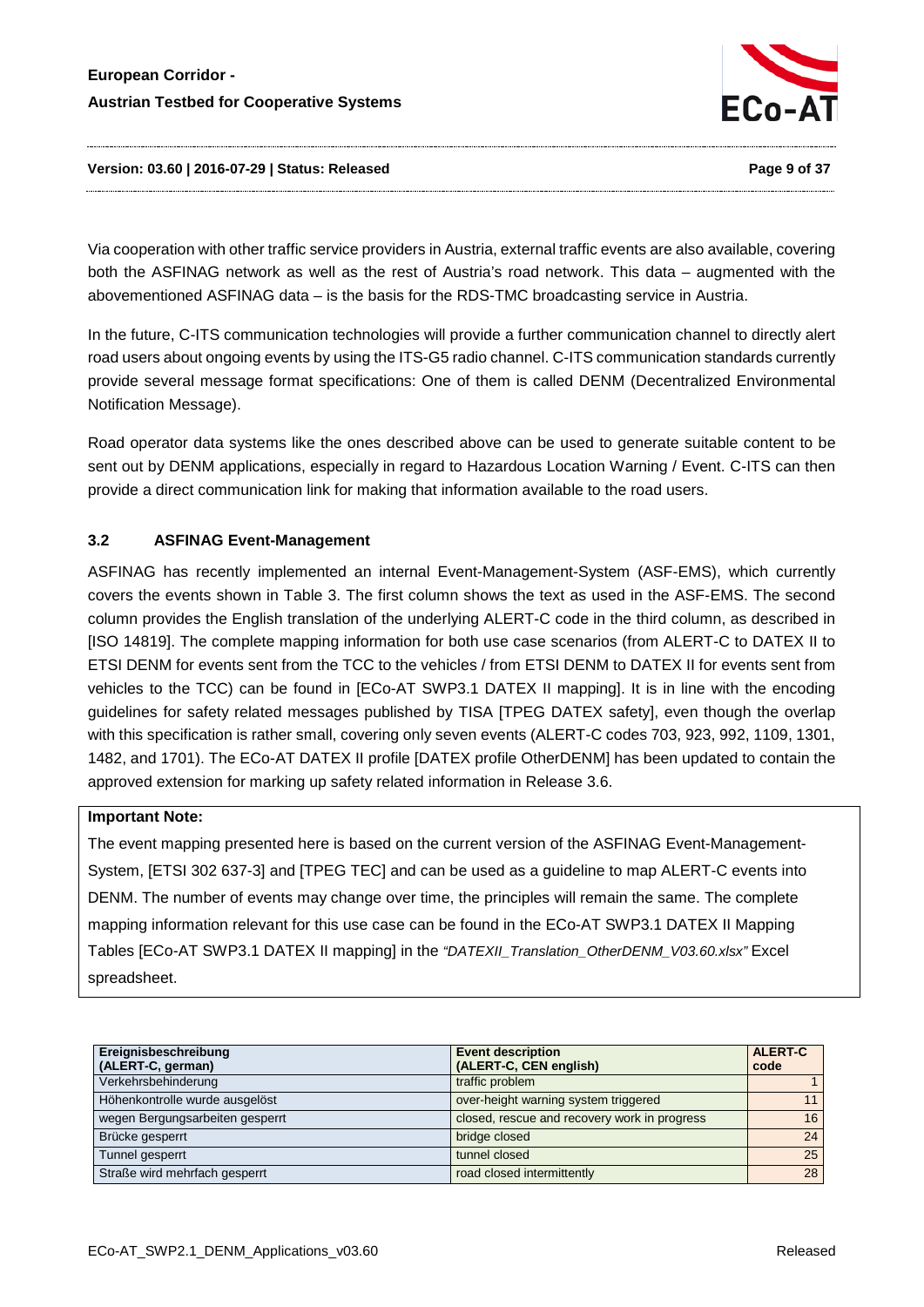

**Version: 03.60 | 2016-07-29 | Status: Released Page 10 of 37**

| Ereignisbeschreibung<br>(ALERT-C, german)        | <b>Event description</b><br>(ALERT-C, CEN english)  | <b>ALERT-C</b><br>code |
|--------------------------------------------------|-----------------------------------------------------|------------------------|
| Stau                                             | stationary traffic                                  | 101                    |
| 1 km Stau                                        | stationary traffic for 1 km                         | 102                    |
| 2 km Stau                                        | stationary traffic for 2 km                         | 103                    |
| 4 km Stau                                        | stationary traffic for 4 km                         | 104                    |
| 6 km Stau                                        | stationary traffic for 6 km                         | 105                    |
| 10 km Stau                                       | stationary traffic for 10 km                        | 106                    |
| dichter Verkehr                                  | slow traffic (with average speeds Q)                | 115                    |
| 1 km dichter Verkehr                             | slow traffic for 1 km (with average speeds Q)       | 116                    |
| 2 km dichter Verkehr                             | slow traffic for 2 km (with average speeds Q)       | 117                    |
| 4 km dichter Verkehr                             | slow traffic for 4 km (with average speeds Q)       | 118                    |
| 6 km dichter Verkehr                             | slow traffic for 6 km (with average speeds Q)       | 119                    |
| 10 km dichter Verkehr                            | slow traffic for 10 km (with average speeds Q)      | 120                    |
| Unfall                                           | (Q)accident(s)                                      | 201                    |
| <b>Schwerer Unfall</b>                           | (Q) serious accident(s)                             | 202                    |
| Unfall mit (Q) Fahrzeugen                        | multi-vehicle accident (involving Q vehicles)       | 203                    |
| Unfall mit (Q) LKW                               | accident involving (a/Q) heavy lorr(y/ies)          | 204                    |
| Unfall mit Gefahrguttransporter                  | (Q) accident(s) involving hazardous materials       | 205                    |
| Verkehrsbehinderung durch (Q) verlorene Ladungen | (Q) shed load(s)                                    | 210                    |
| Verkehrsbehinderung durch (Q) defekte Fahrzeuge  | (Q) broken down vehicle(s)                          | 211                    |
| Verkehrsbehinderung durch (Q) defekte LKW        | (Q) broken down heavy lorr(y/ies)                   | 212                    |
| (Q) brennende Fahrzeuge                          | (Q) vehicle fire(s)                                 | 213                    |
| Unfall mit (Q) Bussen                            | accident involving (a/Q) bus(es)                    | 335                    |
| Unfall, Folgeunfall                              | (Q) secondary accident(s)                           | 345                    |
| Unfall im Baustellenbereich                      | (Q) accident(s) in roadworks area                   | 351                    |
| Stau nach vorausgegangenem Unfall                | Stationary traffic due to (Q) earlier accident(s)   | 379                    |
| dichter Verkehr nach vorausgegangenem Unfall     | Slow traffic due to (Q) earlier accident(s)         | 383                    |
| Behinderungen durch Bergungsarbeiten             | rescue and recovery work in progress                | 397                    |
| gesperrt                                         | closed                                              | 401                    |
| Durchfahrt gesperrt für LKW                      | closed for heavy vehicles (over Q)                  | 403                    |
| Durchfahrt gesperrt für Schwerlastverkehr        | no through traffic for heavy lorries (over Q)       | 404                    |
| Einfahrt gesperrt                                | (Q) entry slip road(s) closed                       | 471                    |
| Ausfahrt gesperrt                                | (Q) exit slip road(s) closed                        | 474                    |
| Verbindungsfahrbahn gesperrt                     | connecting carriageway closed                       | 478                    |
| Fahrstreifen gesperrt                            | (Q) lane(s) closed                                  | 500                    |
| rechter Fahrstreifen gesperrt                    | (Q) right lane(s) closed                            | 501                    |
| mittlerer Fahrstreifen gesperrt                  | (Q) centre lane(s) closed                           | 502                    |
| linker Fahrstreifen gesperrt                     | (Q) left lane(s) closed                             | 503                    |
| Pannenstreifen gesperrt                          | emergency lane closed                               | 637                    |
| Instandhaltungsarbeiten                          | (Q sets of) maintenance work                        | 703                    |
| Brückenarbeiten                                  | bridge maintenance work (at Q bridges)              | 707                    |
| Baustelle, Stau                                  | (Q sets of) roadworks. Stationary traffic           | 710                    |
| Baustelle, 1 km Stau                             | (Q sets of) roadworks. Stationary traffic for 1 km  | 711                    |
| Baustelle, 2 km Stau                             | (Q sets of) roadworks. Stationary traffic for 2 km  | 712                    |
| Baustelle, 4 km Stau                             | (Q sets of) roadworks. Stationary traffic for 4 km  | 713                    |
| Baustelle, 6 km Stau                             | (Q sets of) roadworks. Stationary traffic for 6 km  | 714                    |
| Baustelle, 10 km Stau                            | (Q sets of) roadworks. Stationary traffic for 10 km | 715                    |
| Baustelle, dichter Verkehr                       | (Q sets of) roadworks. Slow traffic                 | 724                    |
| Baustelle, 1 km dichter Verkehr                  | (Q sets of) roadworks. Slow traffic for 1 km        | 725                    |
| Baustelle, 2 km dichter Verkehr                  | (Q sets of) roadworks. Slow traffic for 2 km        | 726                    |
| Baustelle, 4 km dichter Verkehr                  | (Q sets of) roadworks. Slow traffic for 4 km        | 727                    |
| Baustelle, 6 km dichter Verkehr                  | (Q sets of) roadworks. Slow traffic for 6 km        | 728                    |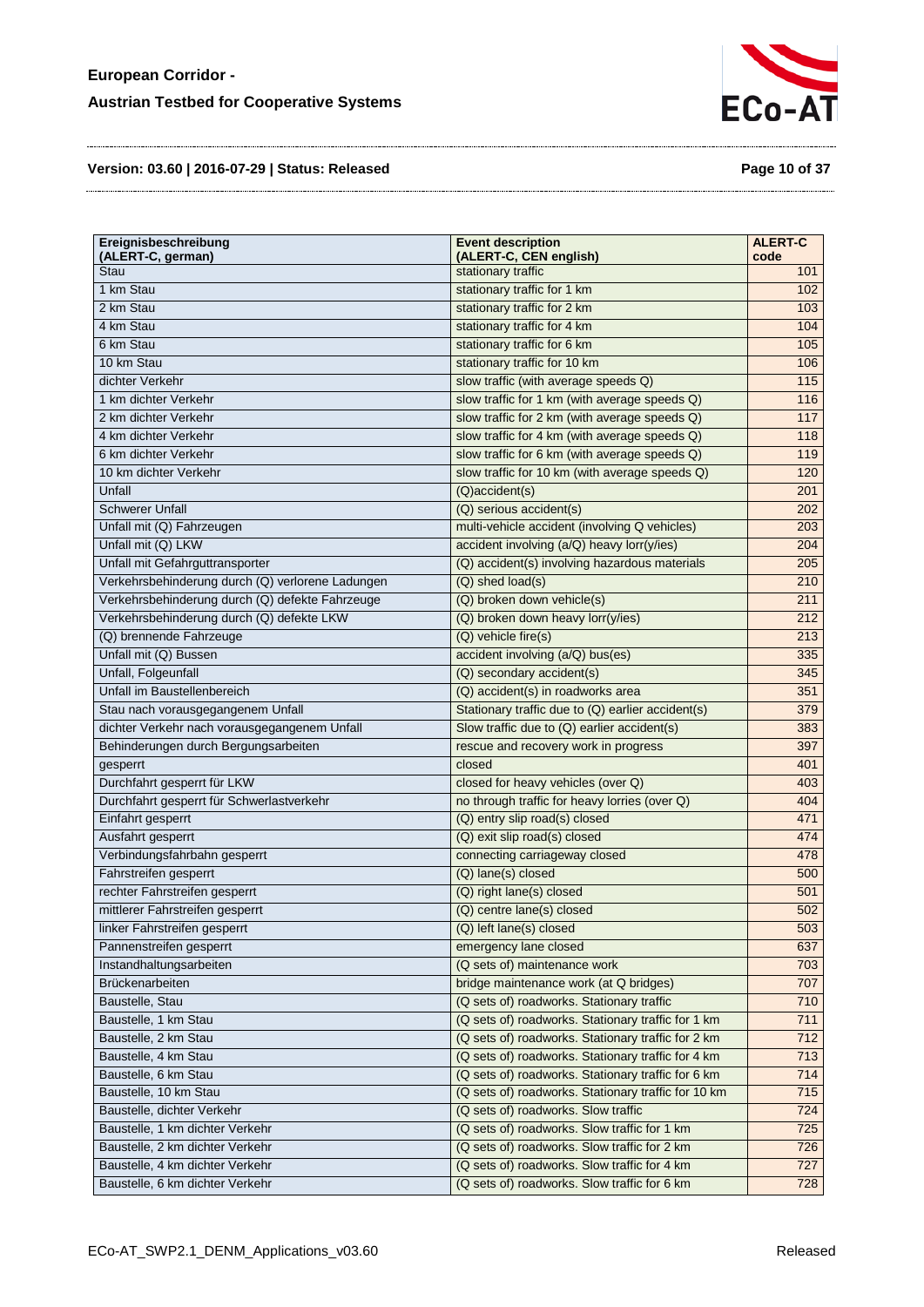

**Version: 03.60 | 2016-07-29 | Status: Released Page 11 of 37**

| Ereignisbeschreibung                          | <b>Event description</b>                                 | <b>ALERT-C</b> |
|-----------------------------------------------|----------------------------------------------------------|----------------|
| (ALERT-C, german)                             | (ALERT-C, CEN english)                                   | code           |
| Baustelle, 10 km dichter Verkehr              | (Q sets of) roadworks. Slow traffic for 10 km            | 729            |
| Störungen durch umgestürzte Bäume             | fallen trees                                             | 905            |
| Störungen durch Überschwemmung                | flash floods                                             | 909            |
| Störungen durch Lawinen                       | avalanches                                               | 911            |
| Störungen durch Steinschlag                   | rockfalls                                                | 913            |
| Störungen durch Erdrutsch                     | landslips                                                | 914            |
| Gefahr durch Tiere auf der Fahrbahn           | animals on the road. Danger                              | 923            |
| Lawinensprengung                              | avalanches. Danger                                       | 992            |
| gefährliche Fahrbahnverhältnisse              | hazardous driving conditions (above Q hundred<br>metres) | 1001           |
| Achtung außergewöhnliche Fahrbahnverhältnisse | danger of ice (above Q hundred metres)                   | 1007           |
| Achtung außergewöhnliche Fahrbahnverhältnisse | black ice (above Q hundred metres)                       | 1008           |
| Schneeglätte                                  | snow on the road                                         | 1012           |
| Schneeverwehungen                             | snow drifts                                              | 1016           |
| Achtung starker Regen                         | heavy rain (Q)                                           | 1109           |
| starker Hagel                                 | damaging hail                                            | 1132           |
| Sichtbehinderung durch dichten Nebel          | dense fog (visibility reduced to Q)                      | 1301           |
| Personen auf der Fahrbahn                     | people on roadway. Danger                                | 1482           |
| (Q) Fahrzeug (e) auf falscher Fahrbahn        | (Q) vehicle(s) on wrong carriageway                      | 1701           |
| (Q) Schwertransporte                          | (Q) abnormal load(s)                                     | 1751           |

*Table 3: Current version of event categorization in the ASF-EMS*

#### <span id="page-10-1"></span><span id="page-10-0"></span>**3.3 ETSI Application classes**

Road operators focus particularly on use cases supporting road safety: saving lives and preventing harm has to be the number one intention to drive use cases from an operator's point of view. Cross-referencing the events in [Table 3](#page-10-1) with the applications defined in ETSI's Basic Set of Applications [ETSI 102 637-1] shows that most of the events are covered by the application class "Active road safety" and the application "Driving assistance – Road Hazard Warning RHW" (as shown in [Table 4\)](#page-11-1). [ETSI 102 637-1] clause 5.1.2 defines that this particular application is using DEN Messages.

| <b>Applications</b><br>class | <b>Application</b>                                | #(see note)  | Use Cases                                                  |  |  |  |  |  |
|------------------------------|---------------------------------------------------|--------------|------------------------------------------------------------|--|--|--|--|--|
|                              |                                                   | <b>UC005</b> | UC005 Emergency electronic brake lights                    |  |  |  |  |  |
|                              |                                                   | <b>UC006</b> | UC006 Wrong way driving warning                            |  |  |  |  |  |
| safety                       |                                                   | <b>UC007</b> | UC007 Stationary vehicle - accident                        |  |  |  |  |  |
|                              |                                                   | <b>UC008</b> | UC008 Stationary vehicle - vehicle problem                 |  |  |  |  |  |
| road                         | Driving assistance - Road<br>Hazard Warning (RHW) | <b>UC009</b> | UC009 Traffic condition warning                            |  |  |  |  |  |
|                              |                                                   | <b>UC010</b> | UC010 Signal violation warning                             |  |  |  |  |  |
| Active                       |                                                   | <b>UC011</b> | UC011 Roadwork warning                                     |  |  |  |  |  |
|                              |                                                   | <b>UC012</b> | UC012 Collision risk warning                               |  |  |  |  |  |
|                              |                                                   | <b>UC013</b> | UC013 Decentralized floating car data - Hazardous location |  |  |  |  |  |
|                              |                                                   | <b>UC014</b> | UC014 Decentralized floating car data - Precipitations     |  |  |  |  |  |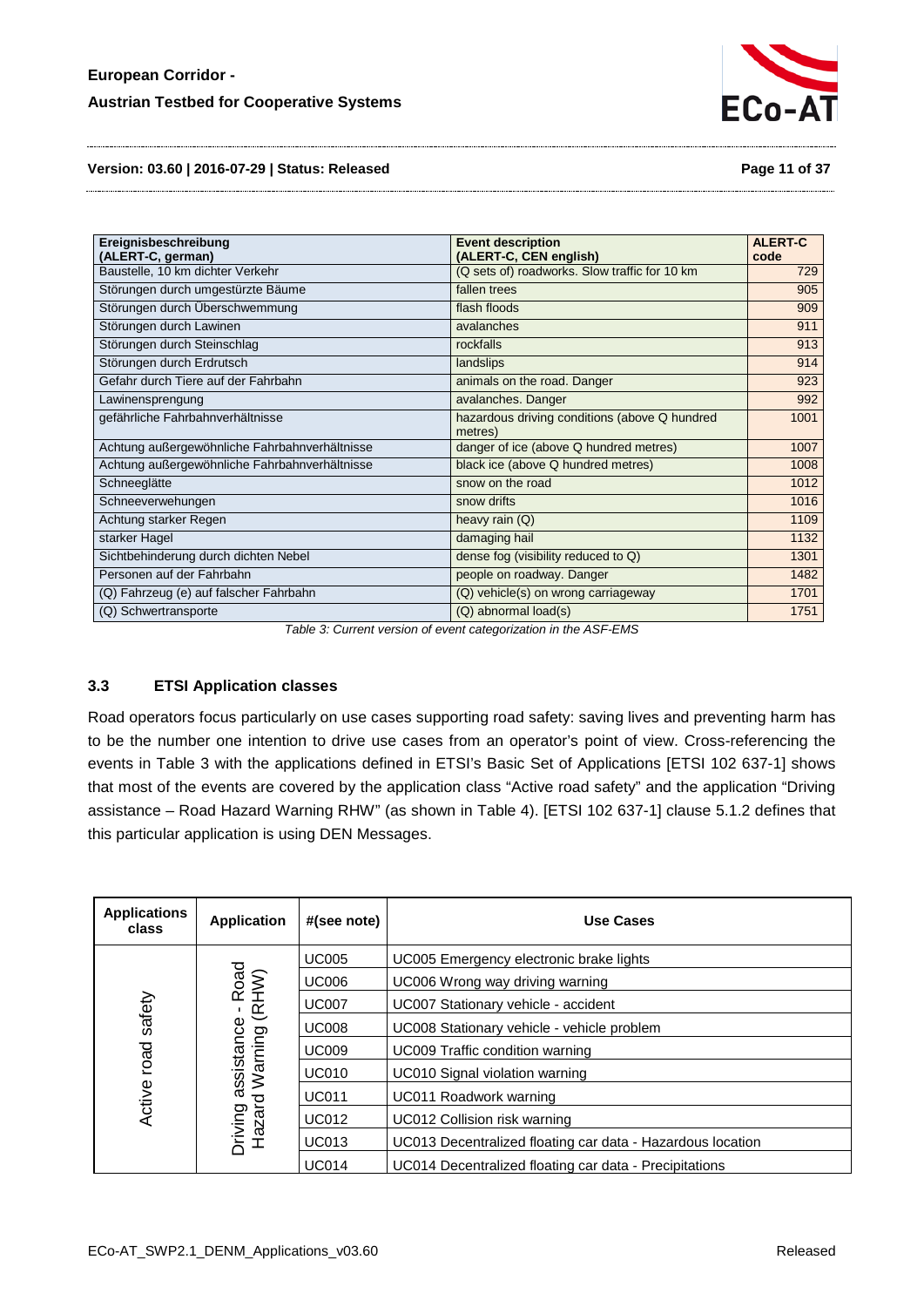# **European Corridor - Austrian Testbed for Cooperative Systems**



#### **Version: 03.60 | 2016-07-29 | Status: Released Page 12 of 37**

|                                                                                          | <b>UC015</b> | UC015 Decentralized floating car data - Road adhesion |  |  |  |  |
|------------------------------------------------------------------------------------------|--------------|-------------------------------------------------------|--|--|--|--|
|                                                                                          | <b>UC016</b> | UC016 Decentralized floating car data - Visibility    |  |  |  |  |
|                                                                                          | <b>UC017</b> | UC017 Decentralized floating car data - Wind          |  |  |  |  |
| Note: The identifier of the use case is defined and used only within [ETSI-BSA] document |              |                                                       |  |  |  |  |

*Table 4: ETSI's Basic Set of Applications - Active Road Safety - Driving Assistance - RHW*

## <span id="page-11-1"></span><span id="page-11-0"></span>**3.4 Matching ASFINAG events to ETSI use cases**

## **Important Note:**

The event mapping presented here is based on the current version of the ASFINAG Event-Management-System, [ETSI 302 637-3] and [TPEG TEC] and can be used as a guideline to map ALERT-C events into DENM. The number of events may change over time, the principles will remain the same. The complete mapping information relevant for this use case can be found in the ECo-AT SWP3.1 DATEX II Mapping Tables [ECo-AT SWP3.1 DATEX II mapping] in the *"DATEXII\_Translation\_OtherDENM\_V03.60.xlsx"* Excel spreadsheet.

ASF-EMS events have to be matched to a corresponding ETSI use case in order to encode them as DEN messages. This is done in [Table 5.](#page-12-0)

| UseCases from [ETSI-BSA] clause 4.1        | <b>ASF-EMS events</b>                         |  |  |  |  |
|--------------------------------------------|-----------------------------------------------|--|--|--|--|
| UC006 Wrong way driving warning            | (Q) vehicle(s) on wrong carriageway           |  |  |  |  |
|                                            | (Q)accident(s)                                |  |  |  |  |
|                                            | (Q) serious accident(s)                       |  |  |  |  |
|                                            | multi-vehicle accident (involving Q vehicles) |  |  |  |  |
| UC007 Stationary vehicle - accident        | accident involving (a/Q) heavy lorr(y/ies)    |  |  |  |  |
|                                            | (Q) accident(s) involving hazardous materials |  |  |  |  |
|                                            | accident involving (a/Q) bus(es)              |  |  |  |  |
|                                            | (Q) secondary accident(s)                     |  |  |  |  |
|                                            | (Q) accident(s) in roadworks area             |  |  |  |  |
| UC008 Stationary vehicle - vehicle problem | (Q) broken down vehicle(s)                    |  |  |  |  |
|                                            | (Q) broken down heavy lorr(y/ies)             |  |  |  |  |
|                                            | traffic problem                               |  |  |  |  |
|                                            | over-height warning system triggered          |  |  |  |  |
|                                            | closed, rescue and recovery work in progress  |  |  |  |  |
|                                            | bridge closed                                 |  |  |  |  |
| <b>UC009 Traffic condition warning</b>     | tunnel closed                                 |  |  |  |  |
|                                            | road closed intermittently                    |  |  |  |  |
|                                            | stationary traffic                            |  |  |  |  |
|                                            | slow traffic (with average speeds Q)          |  |  |  |  |
|                                            | (Q) shed load(s)                              |  |  |  |  |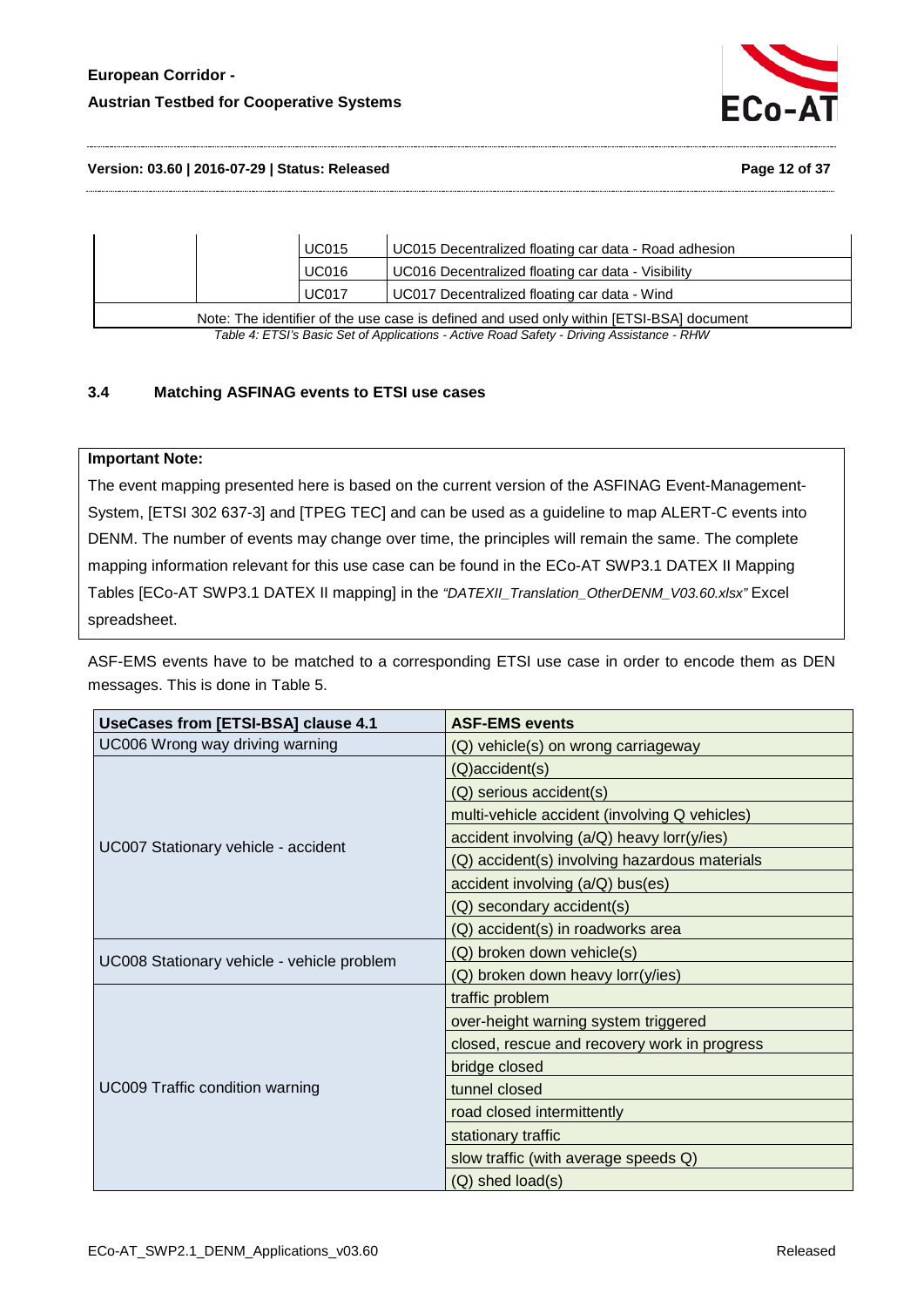

**Version: 03.60 | 2016-07-29 | Status: Released Page 13 of 37**

| UseCases from [ETSI-BSA] clause 4.1 | <b>ASF-EMS events</b>                                 |
|-------------------------------------|-------------------------------------------------------|
|                                     | (Q) vehicle fire(s)                                   |
|                                     | rescue and recovery work in progress                  |
|                                     | closed                                                |
|                                     | closed for heavy vehicles (over Q)                    |
|                                     | no through traffic for heavy lorries (over Q)         |
|                                     | (Q) entry slip road(s) closed                         |
|                                     | (Q) exit slip road(s) closed                          |
|                                     | connecting carriageway closed                         |
|                                     | (Q) lane(s) closed                                    |
|                                     | (Q) right lane(s) closed                              |
|                                     | (Q) centre lane(s) closed                             |
|                                     | (Q) left lane(s) closed                               |
|                                     | emergency lane closed                                 |
|                                     | (Q sets of) maintenance work                          |
|                                     | bridge maintenance work (at Q bridges)                |
|                                     | (Q sets of) roadworks. Stationary traffic             |
|                                     | (Q sets of) roadworks. Slow traffic                   |
|                                     | animals on the road. Danger                           |
|                                     | avalanches. Danger                                    |
|                                     | hazardous driving conditions (above Q hundred metres) |
|                                     | danger of ice (above Q hundred metres)                |
|                                     | black ice (above Q hundred metres)                    |
|                                     | snow on the road                                      |
|                                     | heavy rain (Q)                                        |
|                                     | damaging hail                                         |
|                                     | dense fog (visibility reduced to Q)                   |
|                                     | people on roadway. Danger                             |
|                                     | (Q) abnormal load(s)                                  |
|                                     | tunnel ventilation not working                        |
|                                     | Stationary traffic due to (Q) earlier accident(s)     |
|                                     | avalanches                                            |
|                                     | snow drifts                                           |
|                                     | rockfalls                                             |
|                                     | flash floods                                          |
|                                     | landslips                                             |
|                                     | fallen trees                                          |

<span id="page-12-0"></span>*Table 5: Matching of [ETSI-BSA] and current ASF-EMS events*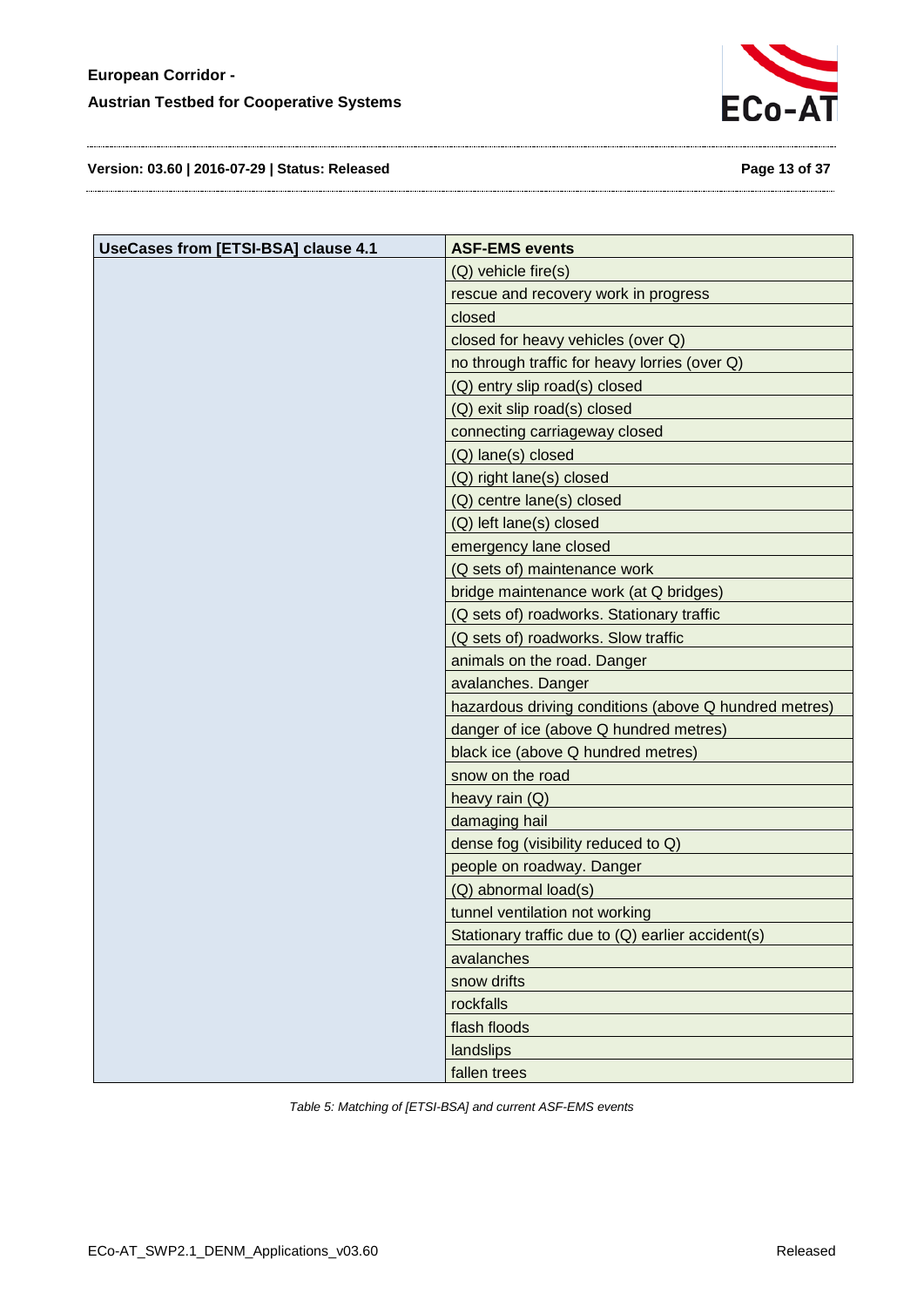

#### **Version: 03.60 | 2016-07-29 | Status: Released Page 14 of 37**

#### <span id="page-13-0"></span>**3.5 DENM Events and Commission Delegated Regulation (EU) 886/2013**

DENM based events could also be seen as C-ITS's way to comply with Commission Delegated Regulation (EU) 886/2013, also known as Priority action "c" of the ITS Directive (2010/40/EU), which prompts operators to provide a minimum set of safety related messages free of charge to users. They provide the necessary road safety-related information content (as stated in section [3.5.2\)](#page-13-2) and also satisfy further requirements (listed in section [3.5.3\)](#page-14-0).

#### <span id="page-13-1"></span>3.5.1 ITS Directive and regulation

The European Commission has published an ITS Directive (20/40/EU) which identifies six priority actions. Priority action "c" demands *"data and procedures for the provision, where possible, of road safety related minimum universal traffic information free of charge to users"*.

It has further published a delegated regulation (886/2013) supplementing the ITS Directive. It states: *"Road safety-related traffic data are essential for the provision of road safety related minimum universal traffic information. They are collected and stored by public and/or private operators and service providers. In order for these data to be made easily available for exchange and re-use for the provision of information services, public and/or private road operators and service providers should make them accessible through individual access points or make sure that they are accessible through national access points set up and managed by the Member States. These national access points can take the form of a repository, registry, web portal or similar."*

#### <span id="page-13-2"></span>3.5.2 Road Safety-related Information Content

The content of the road safety-related information service consists of events and conditions of road network. As stated in the specifications of the ITS directive and regulation, at least one of the following categories shall be deployed:

- a) temporary slippery road;
- b) animal, people, obstacles, debris on the road;
- c) unprotected accident area;
- d) short-term road works;
- e) reduced visibility;
- f) wrong-way driver;
- g) unmanaged blockage of a road;
- h) exceptional weather conditions.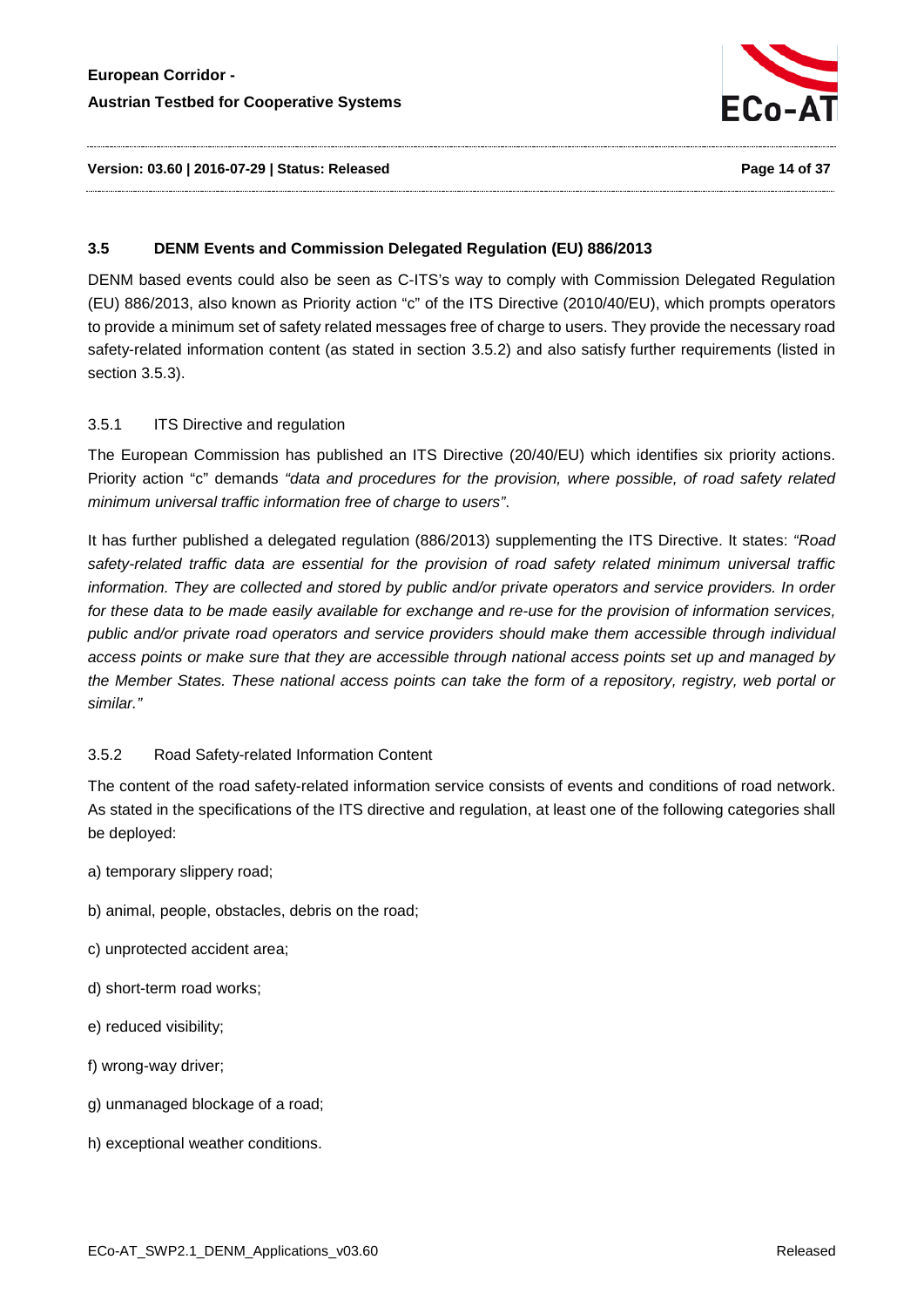

**Version: 03.60 | 2016-07-29 | Status: Released Page 15 of 37**

Events or conditions should be made available with explanatory information of their location, category of event or condition and driving behavior advice (when appropriate).

<span id="page-14-0"></span>3.5.3 Other requirements and guidelines

Specification includes a set of requirements and guidelines, of which some are worth of mention:

- "The data shall be available in the DATEX II (CEN/TS 16157) format or any fully compatible and interoperable with DATEX II machine-readable format through an access point."
- "The data shall be accessible for exchange and re-use by any user of road safety-related minimum universal traffic information on a non-discriminatory basis."
- "The information service shall be provided in such a way as to ensure the widest reach of end users concerned by the given event or condition."
- "The information service shall be made available by public and/or private road operators and/or service providers and/or broadcasters where possible free of charge to end users."
- "Public and private road operators and service providers shall collaborate to harmonize the presentation of the content of the information provided to end users"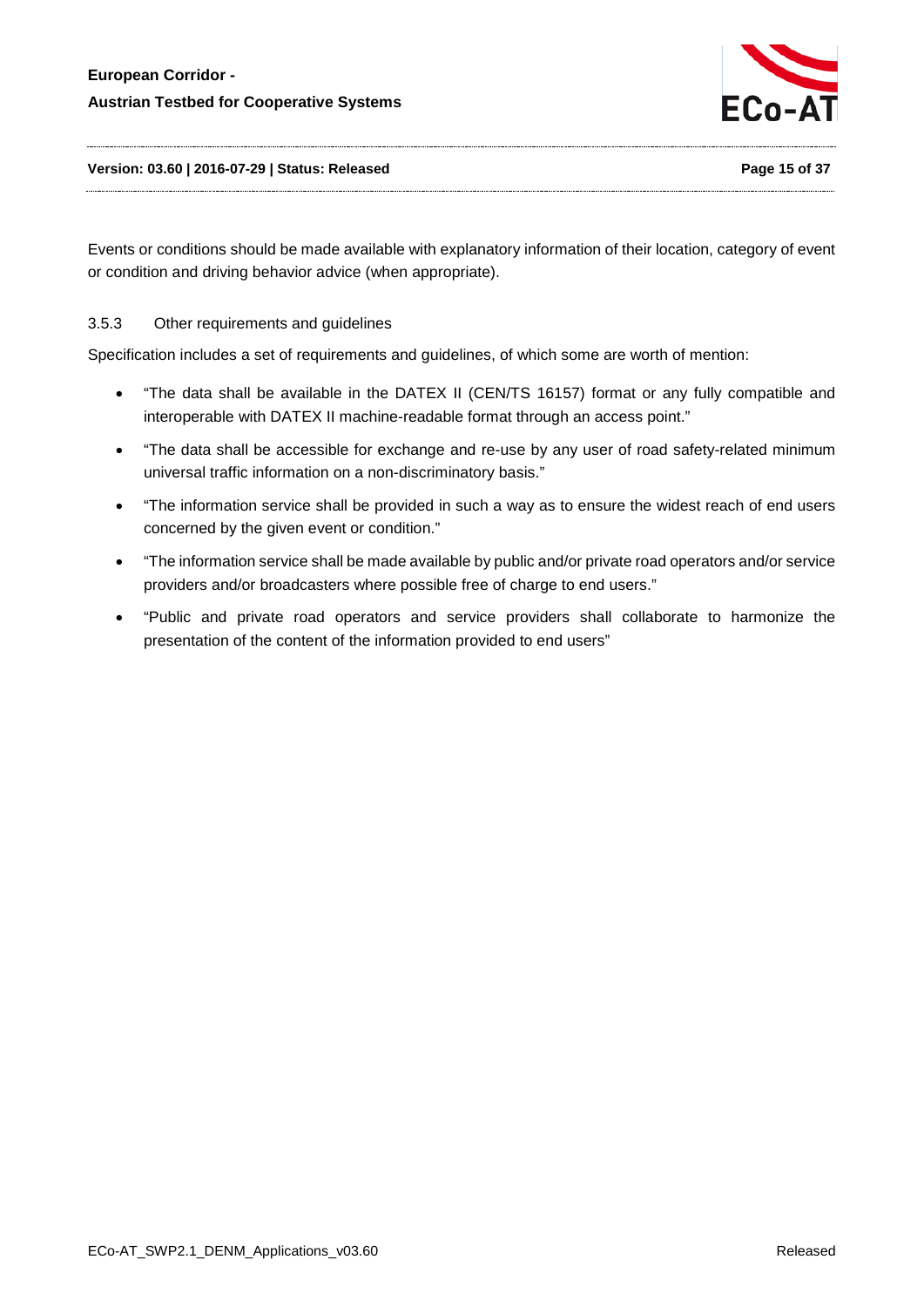

**Version: 03.60 | 2016-07-29 | Status: Released Page 16 of 37**

#### <span id="page-15-0"></span>**3.6 DENM overview**

Detailed information about the Decentralized Environmental Notification Message (DENM) deployed for this use case can be found in [ETSI-DENM].

Chapters of relevance for this document are:

#### **Chapter 4 – DEN basic service introduction**

Subchapter 4.1 – Background

Subchapter 4.2 – Services provided by the DEN basic service

#### **Chapter 7 – DENM format specification**

Subchapter 7.1.1 – General structure of a DENM

Subchapter 7.1.3 – DENM management container

Subchapter 7.1.4 – DENM situation container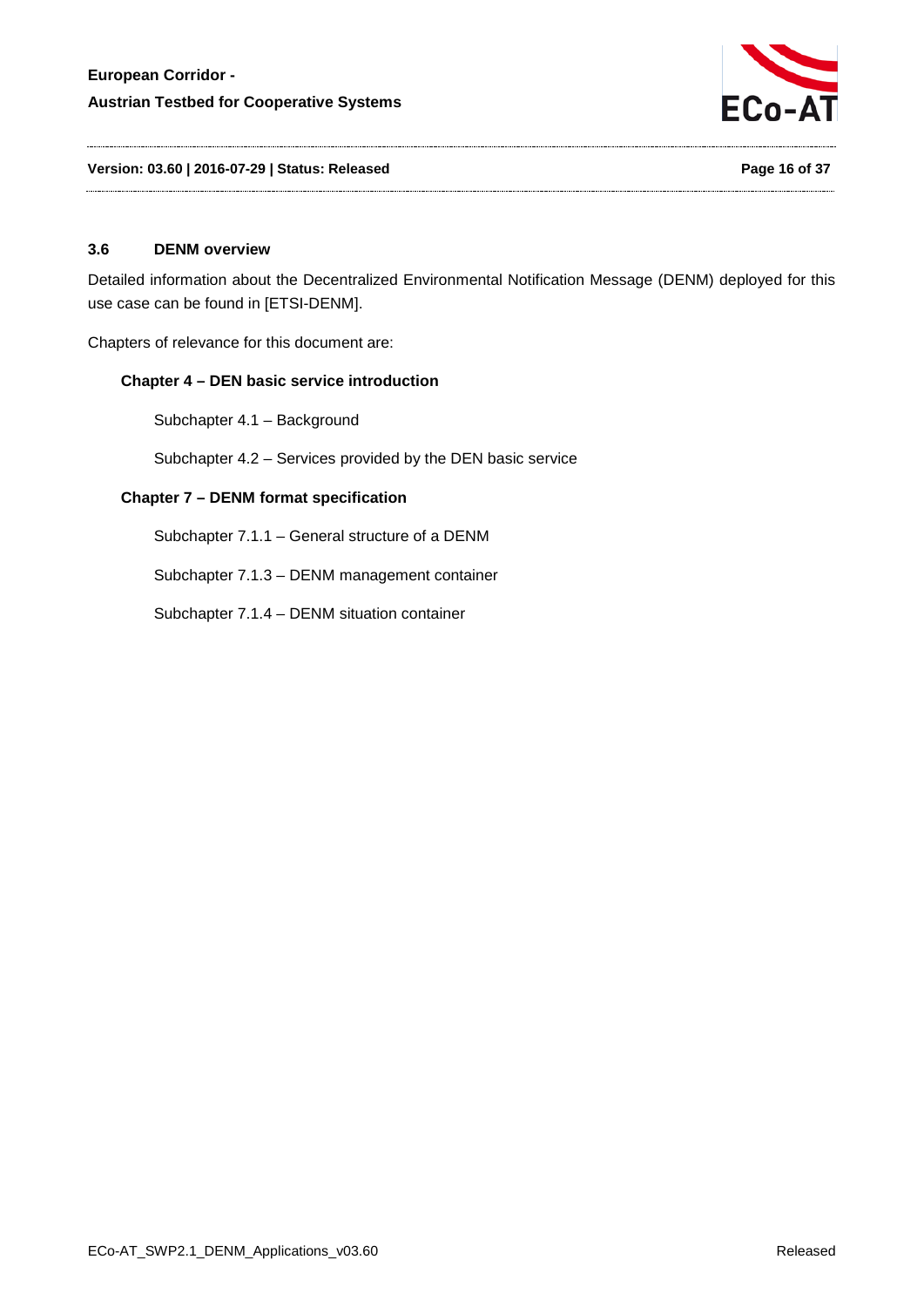

<span id="page-16-2"></span>**Version: 03.60 | 2016-07-29 | Status: Released Page 17 of 37**

# <span id="page-16-0"></span>**3.7 Event Mapping**

Section [3.2](#page-8-0) describes the ASFINAG Event-Management-System. It aims to describe the current status of the motorway network by defining various event types which are triggered by human operators. The system and the associated events were released in early 2015. All events will have ALERT-C codes in order to facilitate easier interchange with other service providers.

In order to use this event information for sending out infrastructure based DENMs, there is a need for an event code-mapping from ALERT-C [ISO 14819] to ETSI DENM [ETSI 302 637-3] and the ETSI Common Data Dictionary [ETSI 102 894-2]: starting with the ALERT-C code, a corresponding equivalent has to be found in the in [ETSI 302 637-3] and [ETSI 102 894-2], in context with [TPEG TEC].

# <span id="page-16-1"></span>3.7.1 Process and Principles

- 1. Take ALERT-C code and find matching cause code according to [ETSI 302 637-3]. Note that one ALERT-C code can possibly result in more than one [ETSI 302 637-3] cause code mapping
- 2. Determine sub cause code(s) according to [ETSI 302 637-3] and / or (if possible) according to [TPEG TEC] specification. [ETSI 302 637-3] mostly refers directly to the [TPEG-TEC] specifications for the cause code and sub-cause code fields
- 3. If the description of the event is not sufficiently specific to allocate a proper sub-cause code the mapping is done to the cause code with the sub-cause code "unavailable"
- 4. If there is no correspondent cause found, no matching is done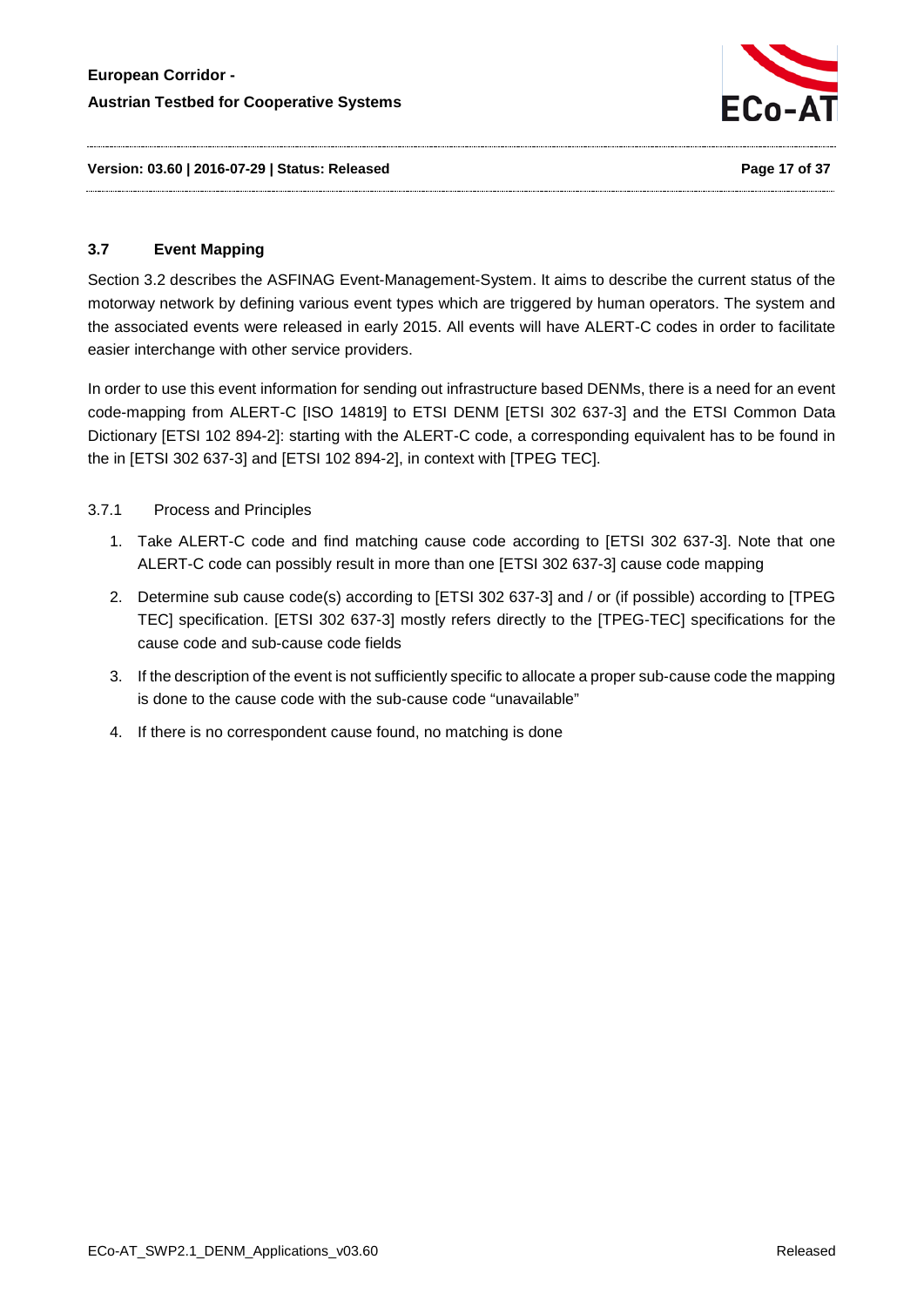

#### **Version: 03.60 | 2016-07-29 | Status: Released Page 18 of 37**

#### 3.7.2 Mapping results

#### **Important Note:**

The event mapping presented here is based on the current version of the ASFINAG Event-Management-System, [ETSI 302 637-3] and [TPEG TEC] and can be used as a guideline to map ALERT-C events into DENM. The number of events may change over time, the principles will remain the same. The complete mapping information relevant for this use case can be found in the ECo-AT SWP3.1 DATEX II Mapping Tables [ECo-AT SWP3.1 DATEX II mapping] in the *"DATEXII\_Translation\_OtherDENM\_V03.60.xlsx"* Excel spreadsheet.

[Table 6](#page-22-1) below presents the result of mapping the events of the ASFINAG Event-Management-System (ASF-EM) to DENM based on the process and principles described in Section [3.7.1.](#page-16-2) Some events (mostly closures of various kind) cannot be mapped properly into DENM, because of the limited set of cause codes and sub cause codes used in [ETSI 302 637-3] compared to [TPEG TEC]. These events will therefore not be disseminated at all via ITS-G5. Some ASF-EM events break down into two separate DENM Cause codes – these shall be encoded as two separate DEN messages by the C-ITS system. The mapping table presented here is in line with the encoding quidelines for safety related messages published by TISA [TPEG DATEX safety] even though the overlap with this specification is rather small, covering only seven events (ALERT-C codes 703, 923, 992, 1109, 1301, 1482 and 1701).

<span id="page-17-0"></span>

| <b>ASF-EMS</b>                            |                                                    |                 |                      | <b>DENM Cause Codes</b>                 |                                      |                                   |  |
|-------------------------------------------|----------------------------------------------------|-----------------|----------------------|-----------------------------------------|--------------------------------------|-----------------------------------|--|
| Ereignisbeschreibung<br>(ALERT-C, german) | <b>Event description</b><br>(ALERT-C, CEN english) | Alert-C<br>code | <b>Cause</b><br>code | <b>Cause Code Description</b>           | <b>Sub</b><br>l Cause<br><b>Code</b> | <b>Sub Cause Code Description</b> |  |
| Verkehrsbehinderung                       | traffic problem                                    |                 | Λ                    | <b>Matching not possible</b>            | v<br>Λ                               | <b>Matching not possible</b>      |  |
| Höhenkontrolle wurde ausgelöst            | over-height warning system triggered               | 11              | Λ                    | <b>Matching not possible</b>            |                                      | <b>Matching not possible</b>      |  |
| wegen Bergungsarbeiten gesperrt           | closed, rescue and recovery work in<br>progress    | 16              | 15                   | rescue and recovery work in<br>progress |                                      | Unavailable                       |  |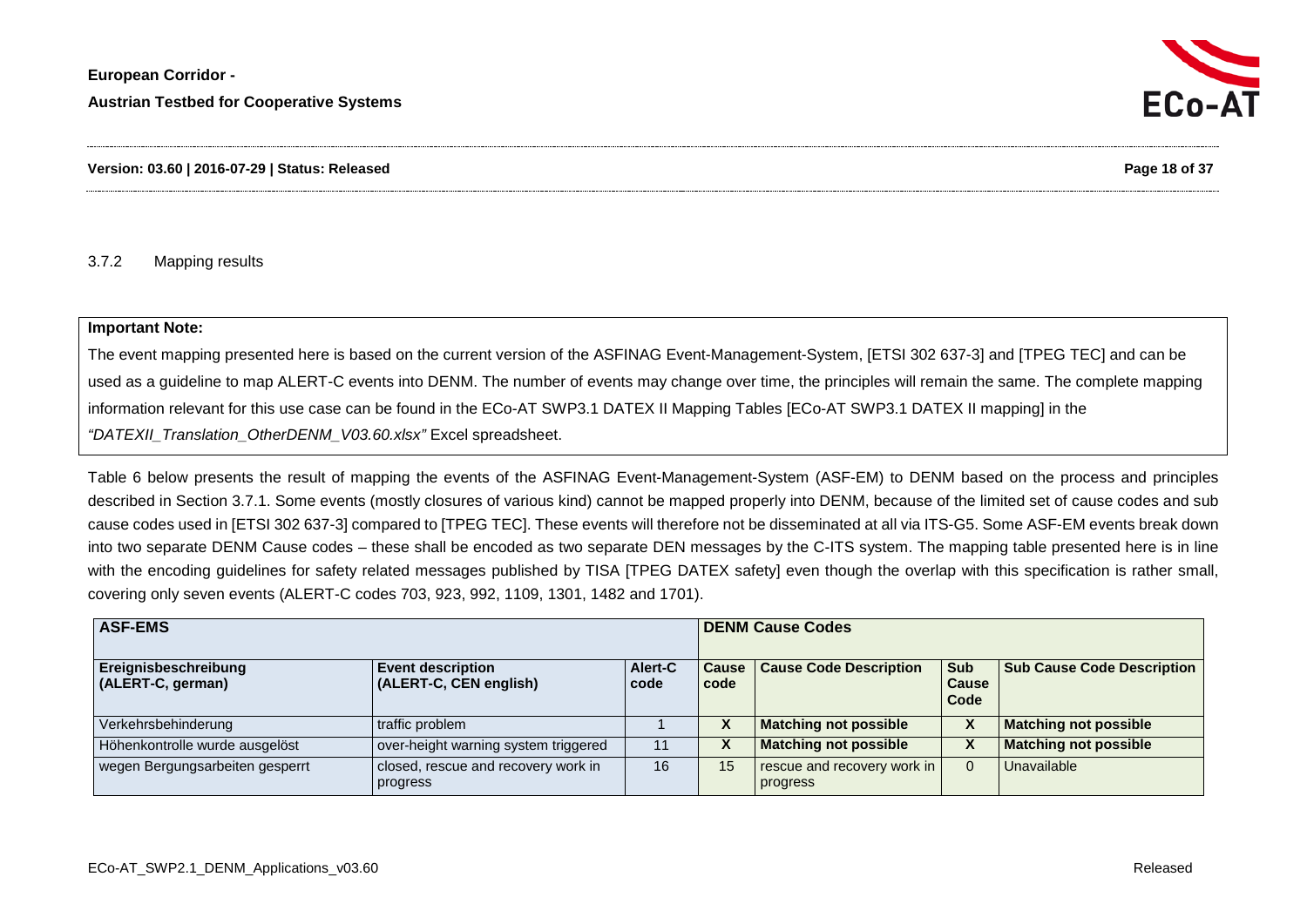| Version: 03.60   2016-07-29   Status: Released | Page 19 of 37 |
|------------------------------------------------|---------------|
|------------------------------------------------|---------------|

| <b>ASF-EMS</b>                            |                                                    |                 |                      | <b>DENM Cause Codes</b>       |                             |                                   |  |  |
|-------------------------------------------|----------------------------------------------------|-----------------|----------------------|-------------------------------|-----------------------------|-----------------------------------|--|--|
| Ereignisbeschreibung<br>(ALERT-C, german) | <b>Event description</b><br>(ALERT-C, CEN english) | Alert-C<br>code | <b>Cause</b><br>code | <b>Cause Code Description</b> | Sub<br><b>Cause</b><br>Code | <b>Sub Cause Code Description</b> |  |  |
|                                           |                                                    |                 | $\boldsymbol{X}$     | <b>Matching not possible</b>  | X                           | <b>Matching not possible</b>      |  |  |
| Brücke gesperrt                           | bridge closed                                      | 24              | X                    | <b>Matching not possible</b>  | $\boldsymbol{\mathsf{X}}$   | <b>Matching not possible</b>      |  |  |
| Tunnel gesperrt                           | tunnel closed                                      | 25              | $\mathsf{X}$         | <b>Matching not possible</b>  | X                           | <b>Matching not possible</b>      |  |  |
| Straße wird mehrfach gesperrt             | road closed intermittently                         | 28              | $\boldsymbol{X}$     | <b>Matching not possible</b>  | $\overline{\mathbf{X}}$     | <b>Matching not possible</b>      |  |  |
| Stau                                      | stationary traffic                                 | 101             | $\mathbf{1}$         | traffic condition             | $\overline{0}$              | Unavailable                       |  |  |
| 1 km Stau                                 | stationary traffic for 1 km                        | 102             | $\mathbf{1}$         | traffic condition             | $\Omega$                    | Unavailable                       |  |  |
| 2 km Stau                                 | stationary traffic for 2 km                        | 103             | $\mathbf{1}$         | traffic condition             | $\Omega$                    | Unavailable                       |  |  |
| 4 km Stau                                 | stationary traffic for 4 km                        | 104             | $\overline{1}$       | traffic condition             | $\Omega$                    | Unavailable                       |  |  |
| 6 km Stau                                 | stationary traffic for 6 km                        | 105             | $\mathbf{1}$         | traffic condition             | $\overline{0}$              | Unavailable                       |  |  |
| 10 km Stau                                | stationary traffic for 10 km                       | 106             | $\mathbf{1}$         | traffic condition             | $\mathbf{0}$                | Unavailable                       |  |  |
| dichter Verkehr                           | slow traffic (with average speeds Q)               | 115             | $\mathbf{1}$         | traffic condition             | $\Omega$                    | Unavailable                       |  |  |
| 1 km dichter Verkehr                      | slow traffic for 1 km (with average<br>speeds Q)   | 116             | $\mathbf{1}$         | traffic condition             | $\Omega$                    | Unavailable                       |  |  |
| 2 km dichter Verkehr                      | slow traffic for 2 km (with average<br>speeds Q)   | 117             | $\mathbf{1}$         | traffic condition             | $\Omega$                    | Unavailable                       |  |  |
| 4 km dichter Verkehr                      | slow traffic for 4 km (with average<br>speeds Q)   | 118             | $\mathbf{1}$         | traffic condition             | $\mathbf{0}$                | Unavailable                       |  |  |
| 6 km dichter Verkehr                      | slow traffic for 6 km (with average<br>speeds Q)   | 119             | $\mathbf{1}$         | traffic condition             | 0                           | Unavailable                       |  |  |
| 10 km dichter Verkehr                     | slow traffic for 10 km (with average<br>speeds Q)  | 120             | $\mathbf{1}$         | traffic condition             | $\Omega$                    | Unavailable                       |  |  |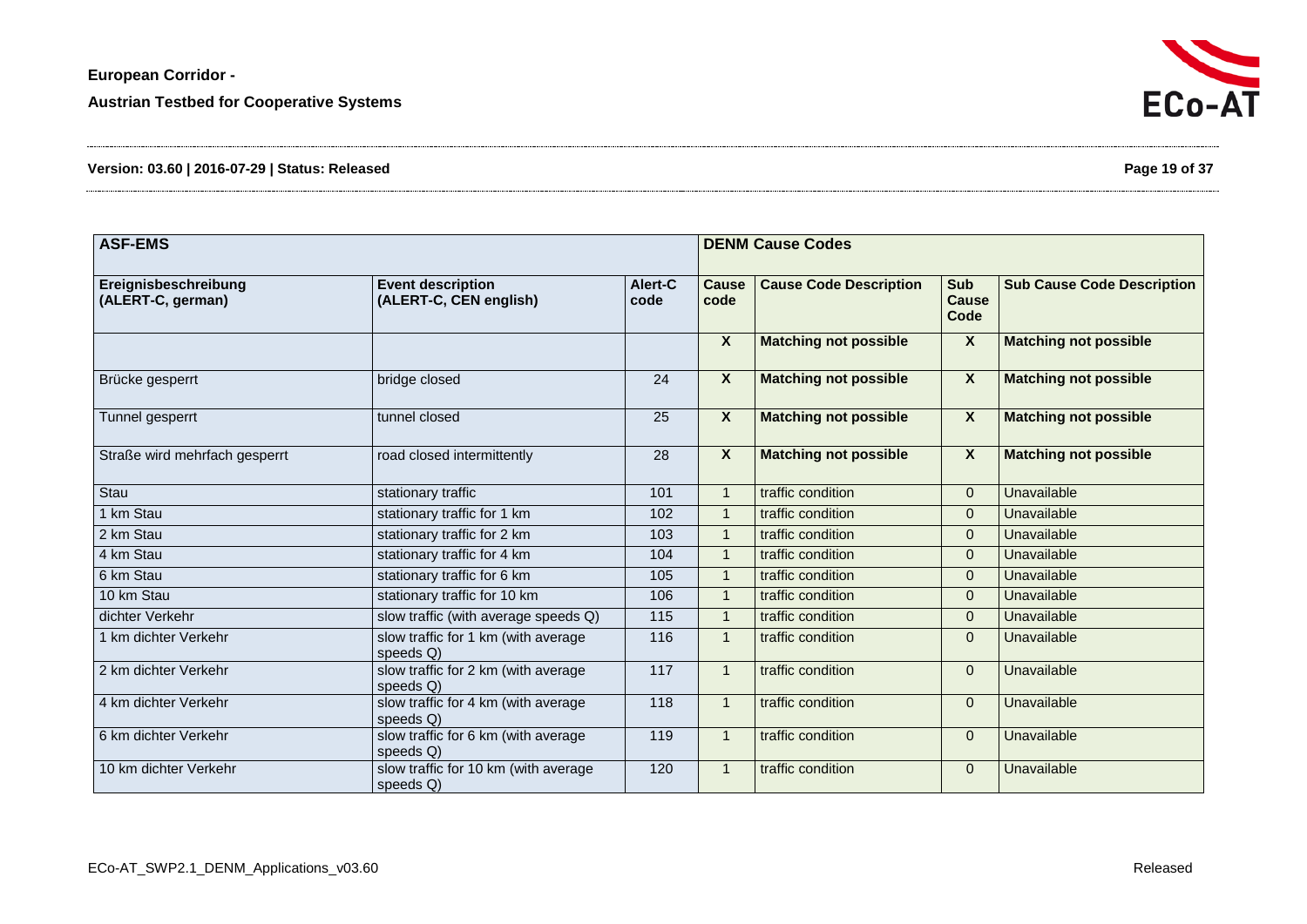| Ereignisbeschreibung<br>(ALERT-C, german)           | <b>Event description</b><br>(ALERT-C, CEN english)   | Alert-C<br>code | Cause<br>code  | <b>Cause Code Description</b>           | Sub<br><b>Cause</b><br>Code | <b>Sub Cause Code Description</b>         |
|-----------------------------------------------------|------------------------------------------------------|-----------------|----------------|-----------------------------------------|-----------------------------|-------------------------------------------|
| Unfall                                              | (Q)accident(s)                                       | 201             | $\overline{2}$ | accident                                | $\Omega$                    | Unavailable                               |
| <b>Schwerer Unfall</b>                              | (Q) serious accident(s)                              | 202             | $\overline{2}$ | accident                                | $\mathbf 0$                 | Unavailable                               |
| Unfall mit (Q) Fahrzeugen                           | multi-vehicle accident (involving Q<br>vehicles)     | 203             | $\overline{2}$ | accident                                |                             | multi-vehicle accident                    |
| Unfall mit (Q) LKW                                  | accident involving (a/Q) heavy<br>lorr(y/ies)        | 204             | $\overline{2}$ | accident                                | 3                           | accident involving lorry                  |
| Unfall mit Gefahrguttransporter                     | (Q) accident(s) involving hazardous<br>materials     | 205             | $\overline{2}$ | accident                                | 5                           | accident involving hazardous<br>materials |
| Verkehrsbehinderung durch (Q) verlorene<br>Ladungen | (Q) shed load(s)                                     | 210             | 10             | objects on the road                     | 1                           | shed load                                 |
| Verkehrsbehinderung durch (Q) defekte<br>Fahrzeuge  | (Q) broken down vehicle(s)                           | 211             | 94             | stationary vehicle                      | $\overline{2}$              | vehicle breakdown                         |
| Verkehrsbehinderung durch (Q) defekte<br><b>LKW</b> | (Q) broken down heavy lorr(y/ies)                    | 212             | 94             | stationary vehicle                      | 2                           | vehicle breakdown                         |
| (Q) brennende Fahrzeuge                             | (Q) vehicle fire(s)                                  | 213             | 94             | stationary vehicle                      | 2                           | vehicle breakdown                         |
| Unfall mit (Q) Bussen                               | accident involving (a/Q) bus(es)                     | 335             | $\overline{2}$ | accident                                | $\overline{4}$              | accident involving bus                    |
| Unfall, Folgeunfall                                 | (Q) secondary accident(s)                            | 345             | $\overline{2}$ | accident                                | $\mathbf 0$                 | Unavailable                               |
| Unfall im Baustellenbereich                         | (Q) accident(s) in roadworks area                    | 351             | $\overline{2}$ | accident                                | $\mathbf 0$                 | Unavailable                               |
| Stau nach vorausgegangenem Unfall                   | Stationary traffic due to (Q) earlier<br>accident(s) | 379             | $\mathbf{1}$   | traffic condition                       | $\mathbf 0$                 | Unavailable                               |
| dichter Verkehr nach vorausgegangenem<br>Unfall     | Slow traffic due to $(Q)$ earlier<br>accident(s)     | 383             |                | traffic condition                       | $\Omega$                    | Unavailable                               |
| Behinderungen durch Bergungsarbeiten                | rescue and recovery work in progress                 | 397             | 15             | rescue and recovery work in<br>progress | $\mathbf{0}$                | Unavailable                               |

**ASF-EMS** DENM Cause Codes

**Austrian Testbed for Cooperative Systems**

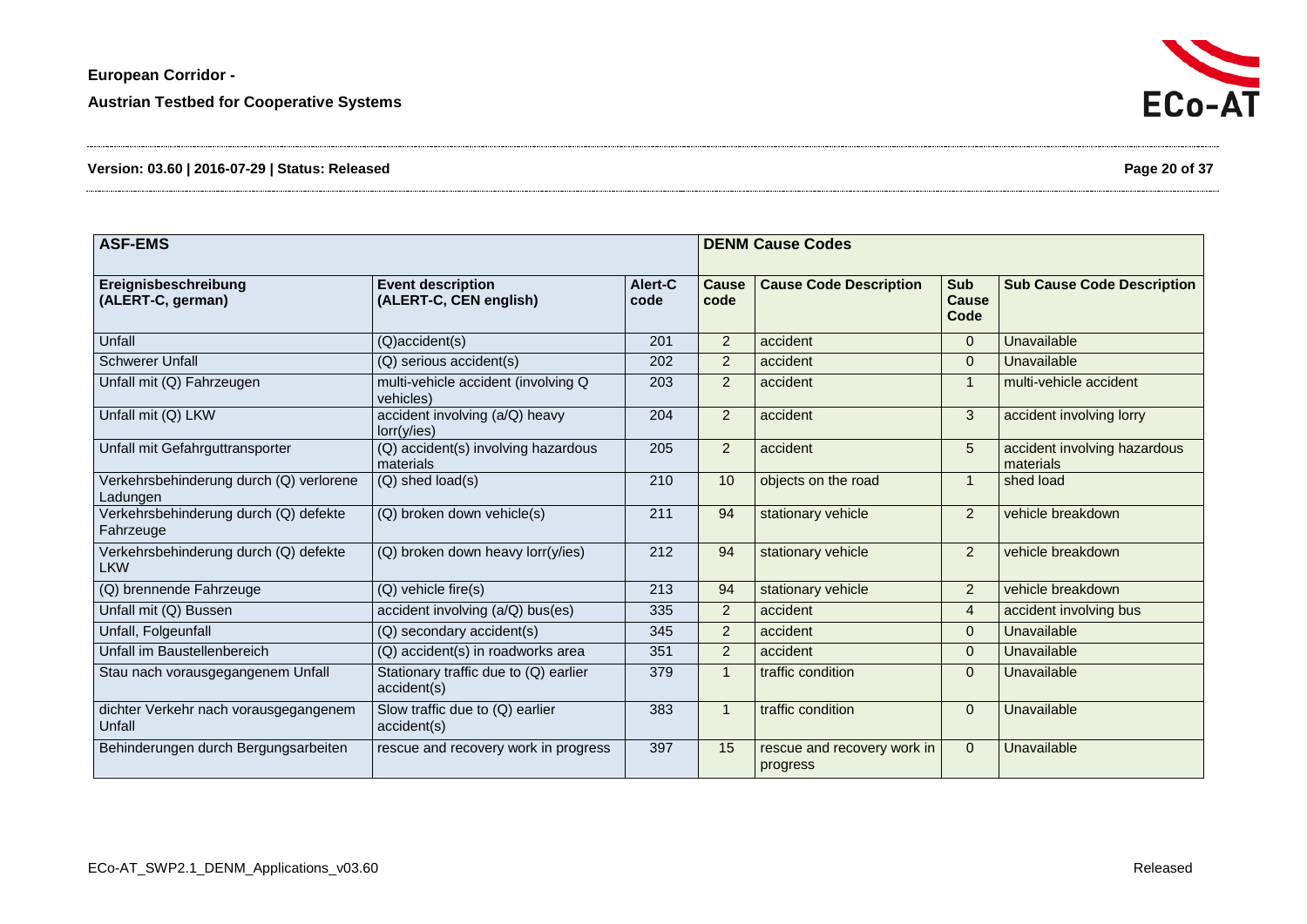| Version: 03.60   2016-07-29   Status: Released | Page 21 of 37 |
|------------------------------------------------|---------------|
|------------------------------------------------|---------------|

| <b>ASF-EMS</b>                            |                                                     |                 |                           | <b>DENM Cause Codes</b>       |                             |                                   |  |
|-------------------------------------------|-----------------------------------------------------|-----------------|---------------------------|-------------------------------|-----------------------------|-----------------------------------|--|
| Ereignisbeschreibung<br>(ALERT-C, german) | <b>Event description</b><br>(ALERT-C, CEN english)  | Alert-C<br>code | <b>Cause</b><br>code      | <b>Cause Code Description</b> | <b>Sub</b><br>Cause<br>Code | <b>Sub Cause Code Description</b> |  |
| gesperrt                                  | closed                                              | 401             | $\mathbf{x}$              | <b>Matching not possible</b>  | X                           | <b>Matching not possible</b>      |  |
| Durchfahrt gesperrt für LKW               | closed for heavy vehicles (over Q)                  | 403             | $\boldsymbol{x}$          | <b>Matching not possible</b>  | X                           | <b>Matching not possible</b>      |  |
| Durchfahrt gesperrt für Schwerlastverkehr | no through traffic for heavy lorries<br>(over $Q$ ) | 404             | $\boldsymbol{x}$          | <b>Matching not possible</b>  | X                           | <b>Matching not possible</b>      |  |
| Einfahrt gesperrt                         | (Q) entry slip road(s) closed                       | 471             | $\boldsymbol{\mathsf{X}}$ | <b>Matching not possible</b>  | X                           | <b>Matching not possible</b>      |  |
| Ausfahrt gesperrt                         | (Q) exit slip road(s) closed                        | 474             | $\boldsymbol{\mathsf{X}}$ | <b>Matching not possible</b>  | X                           | <b>Matching not possible</b>      |  |
| Verbindungsfahrbahn gesperrt              | connecting carriageway closed                       | 478             | $\boldsymbol{X}$          | <b>Matching not possible</b>  | X                           | <b>Matching not possible</b>      |  |
| Fahrstreifen gesperrt                     | (Q) lane(s) closed                                  | 500             | $\boldsymbol{\mathsf{X}}$ | <b>Matching not possible</b>  | <b>X</b>                    | <b>Matching not possible</b>      |  |
| rechter Fahrstreifen gesperrt             | (Q) right lane(s) closed                            | 501             | $\overline{\mathbf{x}}$   | <b>Matching not possible</b>  | $\boldsymbol{x}$            | <b>Matching not possible</b>      |  |
| mittlerer Fahrstreifen gesperrt           | (Q) centre lane(s) closed                           | 502             | $\boldsymbol{X}$          | <b>Matching not possible</b>  | <b>X</b>                    | <b>Matching not possible</b>      |  |
| linker Fahrstreifen gesperrt              | (Q) left lane(s) closed                             | 503             | X                         | <b>Matching not possible</b>  | X                           | <b>Matching not possible</b>      |  |
| Pannenstreifen gesperrt                   | emergency lane closed                               | 637             | $\boldsymbol{\mathsf{X}}$ | <b>Matching not possible</b>  | X                           | <b>Matching not possible</b>      |  |
| Instandhaltungsarbeiten                   | (Q sets of) maintenance work                        | 703             | 3                         | roadworks                     | $\mathbf{0}$                | Unavailable                       |  |
| <b>Brückenarbeiten</b>                    | bridge maintenance work (at Q<br>bridges)           | 707             | 3                         | roadworks                     | $\mathbf{0}$                | Unavailable                       |  |
| Baustelle, Stau                           | (Q sets of) roadworks. Stationary                   | 710             | 3                         | roadworks                     | $\mathbf{0}$                | Unavailable                       |  |
|                                           | traffic                                             |                 | $\overline{1}$            | traffic condition             | $\mathbf{0}$                | Unavailable                       |  |
| Baustelle, 1 km Stau                      | (Q sets of) roadworks. Stationary                   | 711             | 3                         | roadworks                     | $\mathbf{0}$                | Unavailable                       |  |
|                                           | traffic for 1 km                                    |                 | $\overline{1}$            | traffic condition             | $\mathbf{0}$                | Unavailable                       |  |
| Baustelle, 2 km Stau                      |                                                     | 712             | 3                         | roadworks                     | $\mathbf{0}$                | Unavailable                       |  |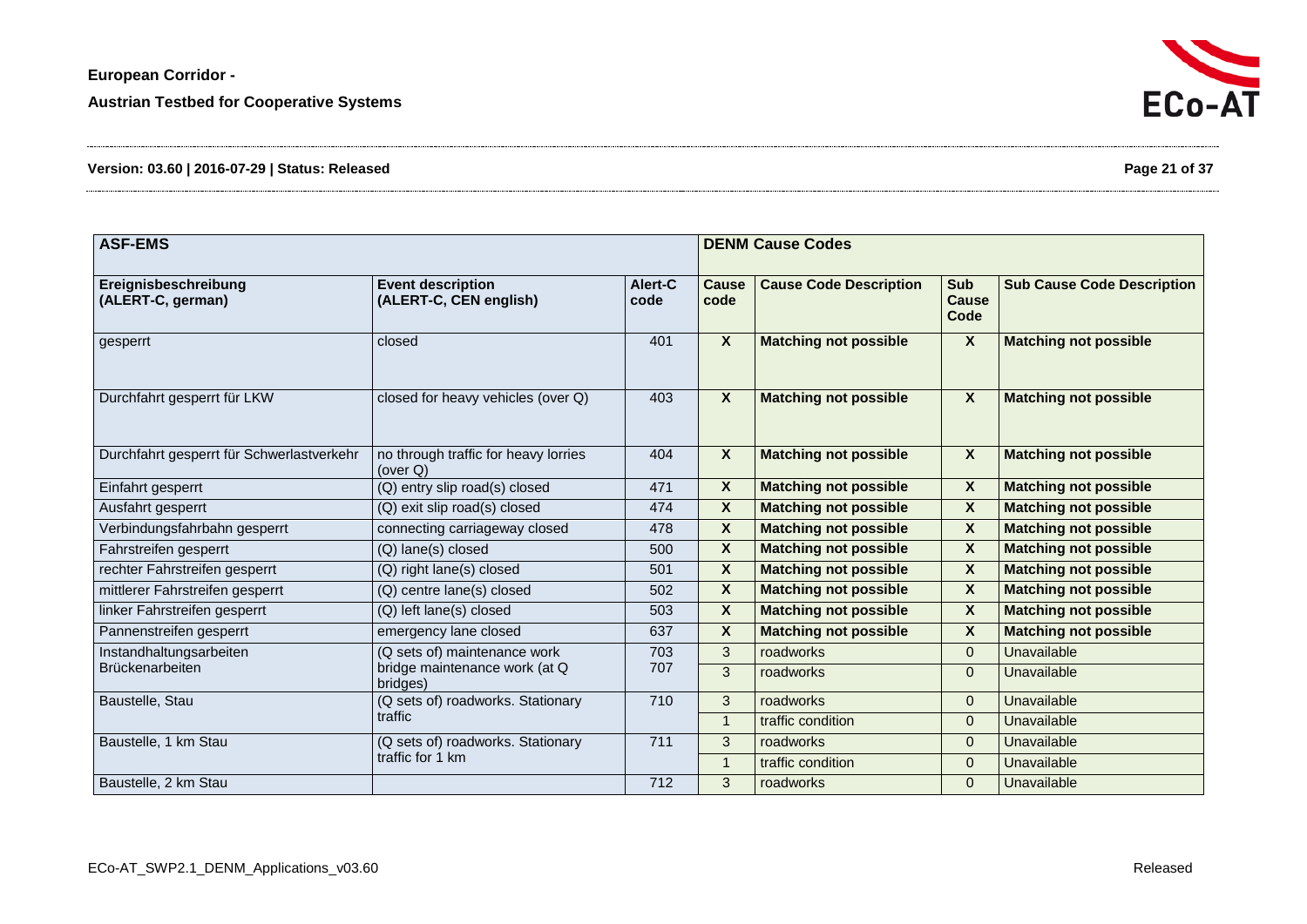| Version: 03.60   2016-07-29   Status: Released | Page 22 of 37 |
|------------------------------------------------|---------------|
|------------------------------------------------|---------------|

| <b>ASF-EMS</b>                            |                                                        |                 |                      | <b>DENM Cause Codes</b>       |                                    |                                   |  |  |
|-------------------------------------------|--------------------------------------------------------|-----------------|----------------------|-------------------------------|------------------------------------|-----------------------------------|--|--|
| Ereignisbeschreibung<br>(ALERT-C, german) | <b>Event description</b><br>(ALERT-C, CEN english)     | Alert-C<br>code | <b>Cause</b><br>code | <b>Cause Code Description</b> | <b>Sub</b><br><b>Cause</b><br>Code | <b>Sub Cause Code Description</b> |  |  |
|                                           | (Q sets of) roadworks. Stationary<br>traffic for 2 km  |                 | $\overline{1}$       | traffic condition             | $\overline{0}$                     | Unavailable                       |  |  |
| Baustelle, 4 km Stau                      | (Q sets of) roadworks. Stationary                      | 713             | 3                    | roadworks                     | $\Omega$                           | Unavailable                       |  |  |
|                                           | traffic for 4 km                                       |                 | $\overline{1}$       | traffic condition             | $\overline{0}$                     | Unavailable                       |  |  |
| Baustelle, 6 km Stau                      | (Q sets of) roadworks. Stationary                      | 714             | 3                    | roadworks                     | $\mathbf{0}$                       | Unavailable                       |  |  |
|                                           | traffic for 6 km                                       |                 |                      | traffic condition             | $\Omega$                           | Unavailable                       |  |  |
| Baustelle, 10 km Stau                     | (Q sets of) roadworks. Stationary<br>traffic for 10 km | 715             | 3                    | roadworks                     | $\overline{0}$                     | Unavailable                       |  |  |
|                                           |                                                        |                 | $\overline{1}$       | traffic condition             | $\mathbf{0}$                       | Unavailable                       |  |  |
| Baustelle, dichter Verkehr                | (Q sets of) roadworks. Slow traffic                    | 724             | 3                    | roadworks                     | $\Omega$                           | Unavailable                       |  |  |
|                                           |                                                        |                 | $\overline{1}$       | traffic condition             | $\overline{0}$                     | Unavailable                       |  |  |
| Baustelle, 1 km dichter Verkehr           | (Q sets of) roadworks. Slow traffic for 1<br>km        | 725             | 3                    | roadworks                     | $\mathbf{0}$                       | Unavailable                       |  |  |
|                                           |                                                        |                 |                      | traffic condition             | $\Omega$                           | Unavailable                       |  |  |
| Baustelle, 2 km dichter Verkehr           | (Q sets of) roadworks. Slow traffic for 2<br>km        | 726             | 3                    | roadworks                     | $\overline{0}$                     | Unavailable                       |  |  |
|                                           |                                                        |                 | $\overline{1}$       | traffic condition             | $\mathbf{0}$                       | Unavailable                       |  |  |
| Baustelle, 4 km dichter Verkehr           | (Q sets of) roadworks. Slow traffic for 4<br>km        | 727             | 3                    | roadworks                     | 0                                  | Unavailable                       |  |  |
|                                           |                                                        |                 | $\overline{1}$       | traffic condition             | $\overline{0}$                     | Unavailable                       |  |  |
| Baustelle, 6 km dichter Verkehr           | (Q sets of) roadworks. Slow traffic for 6              | 728             | 3                    | roadworks                     | $\mathbf{0}$                       | Unavailable                       |  |  |
|                                           | km                                                     |                 |                      | traffic condition             | $\overline{0}$                     | Unavailable                       |  |  |
| Baustelle, 10 km dichter Verkehr          | (Q sets of) roadworks. Slow traffic for<br>10 km       | 729             | 3                    | roadworks                     | $\Omega$                           | Unavailable                       |  |  |
| Lawinensprengung                          | avalanches. Danger                                     | 992             |                      | traffic condition             | $\overline{0}$                     | Unavailable                       |  |  |
| Störungen durch umgestürzte Bäume         | fallen trees                                           | 905             | 10                   | objects on the road           | 5                                  | fallenTrees                       |  |  |
| Störungen durch Überschwemmung            | flash floods                                           | 909             | 9                    | Surface condition             | $\mathbf{0}$                       | Unavailable                       |  |  |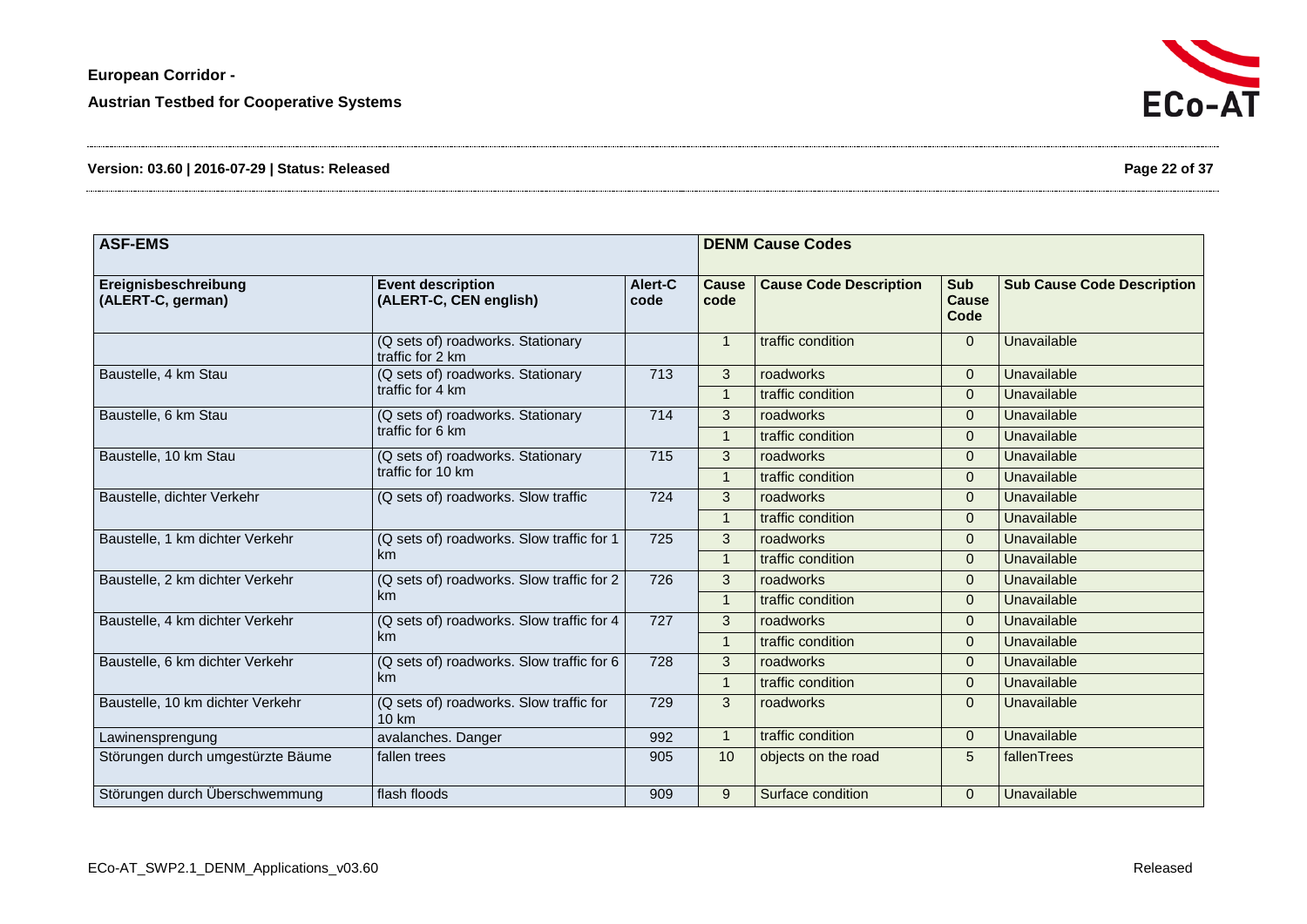**European Corridor -**

**Austrian Testbed for Cooperative Systems**

# **Version: 03.60 | 2016-07-29 | Status: Released Page 23 of 37**

| <b>ASF-EMS</b>                                   |                                                          | <b>DENM Cause Codes</b> |                      |                                 |                             |                                              |
|--------------------------------------------------|----------------------------------------------------------|-------------------------|----------------------|---------------------------------|-----------------------------|----------------------------------------------|
| Ereignisbeschreibung<br>(ALERT-C, german)        | <b>Event description</b><br>(ALERT-C, CEN english)       | Alert-C<br>code         | <b>Cause</b><br>code | <b>Cause Code Description</b>   | <b>Sub</b><br>Cause<br>Code | <b>Sub Cause Code Description</b>            |
| Störungen durch Lawinen                          | avalanches                                               | 911                     | 9                    | Surface condition               | $\overline{0}$              | Unavailable                                  |
| Störungen durch Steinschlag                      | rockfalls                                                | 913                     | 9                    | Surface condition               |                             | rockfalls                                    |
| Störungen durch Erdrutsch                        | landslips                                                | 914                     | 9                    | Surface condition               | $\Omega$                    | Unavailable                                  |
| Gefahr durch Tiere auf der Fahrbahn              | animals on the road. Danger                              | 923                     | 11                   | animals on roadway              | $\overline{0}$              | Unavailable                                  |
| Lawinensprengung                                 | avalanches. Danger                                       | 992                     | 9                    | Surface condition               | $\Omega$                    | Unavailable                                  |
| gefährliche Fahrbahnverhältnisse                 | hazardous driving conditions (above Q<br>hundred metres) | 1001                    | 9                    | hazardous driving<br>conditions | $\mathbf{0}$                | Unavailable                                  |
| Achtung außergewöhnliche<br>Fahrbahnverhältnisse | danger of ice (above Q hundred<br>metres)                | 1007                    | 6                    | slippery road                   | 5                           | ice on road                                  |
| Achtung außergewöhnliche<br>Fahrbahnverhältnisse | black ice (above Q hundred metres)                       | 1008                    | 6                    | slippery road                   | 6                           | black ice on road                            |
| Schneeglätte                                     | snow on the road                                         | 1012                    | 6                    | slippery road                   | 4                           | Snow is making the road<br>surface slippery. |
| Schneeverwehungen                                | snow drifts                                              | 1016                    | 9                    | Surface condition               | 5                           | snowDrifts                                   |
| Achtung starker Regen                            | heavy rain (Q)                                           | 1109                    | 19                   | precipitation                   | $\mathbf 1$                 | heavy rain                                   |
| starker Hagel                                    | damaging hail                                            | 1132                    | 17                   | extreme weather conditions      | $\overline{2}$              | damaging hail                                |
| Sichtbehinderung durch dichten Nebel             | dense fog (visibility reduced to Q)                      | 1301                    | 18                   | visibility reduced              |                             | visibility reduced due to fog                |
| Personen auf der Fahrbahn                        | people on roadway. Danger                                | 1482                    | 12                   | people on roadway               | $\Omega$                    | Unavailable                                  |
| (Q) Fahrzeug (e) auf falscher Fahrbahn           | (Q) vehicle(s) on wrong carriageway                      | 1701                    | 14                   | vehicle on wrong<br>carriageway | $\Omega$                    | Unavailable                                  |
| (Q) Schwertransporte                             | (Q) abnormal load(s)                                     | 1751                    | $\overline{26}$      | slow moving vehicles            | 3                           | abnormal load                                |

<span id="page-22-1"></span><span id="page-22-0"></span>*Table 6: Event mapping from ASF-EM to DENM*



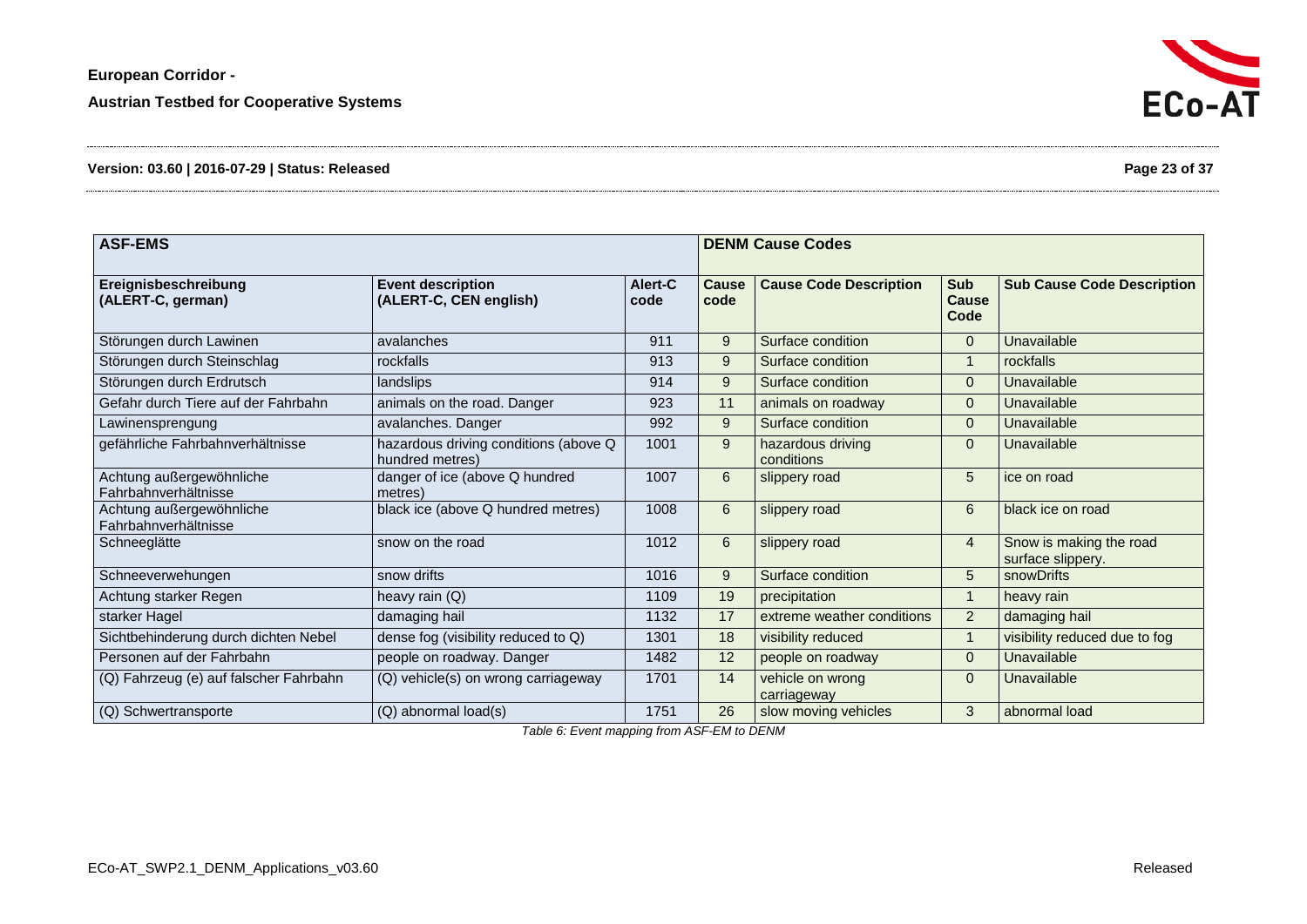



#### 3.7.3 Current mapping problems

While working with Table 10 of [ETSI 302 637-3], it was noted that this standard refers to clause 5.3.8 of [ETSI 101 539-1] in order to specify the semantics of sub cause codes that have not been taken over from TISA specifications. The document is referred to as an informative reference i.4. The "Informative references" section holds an un-versioned and un-dated reference to this document. When accessing the currently publicly available version of [ETSI 101 539-1] it is apparent that this version doesn't have a section 5.3. Searching for one of the sub cause code names (e.g. "traffic jam increasing") finds it in another section of the document (6.3.8), so a simple re-structuring is assumed, but then the document refers to back to DENM [ETSI 302 637-3] for specification of the semantics.

<span id="page-23-0"></span>Feedback that the reference will have to be updated, versioned and dated and that the reference should be normative instead of informative will be forwarded to the editors of [ETSI 302 637-3] in ETSI.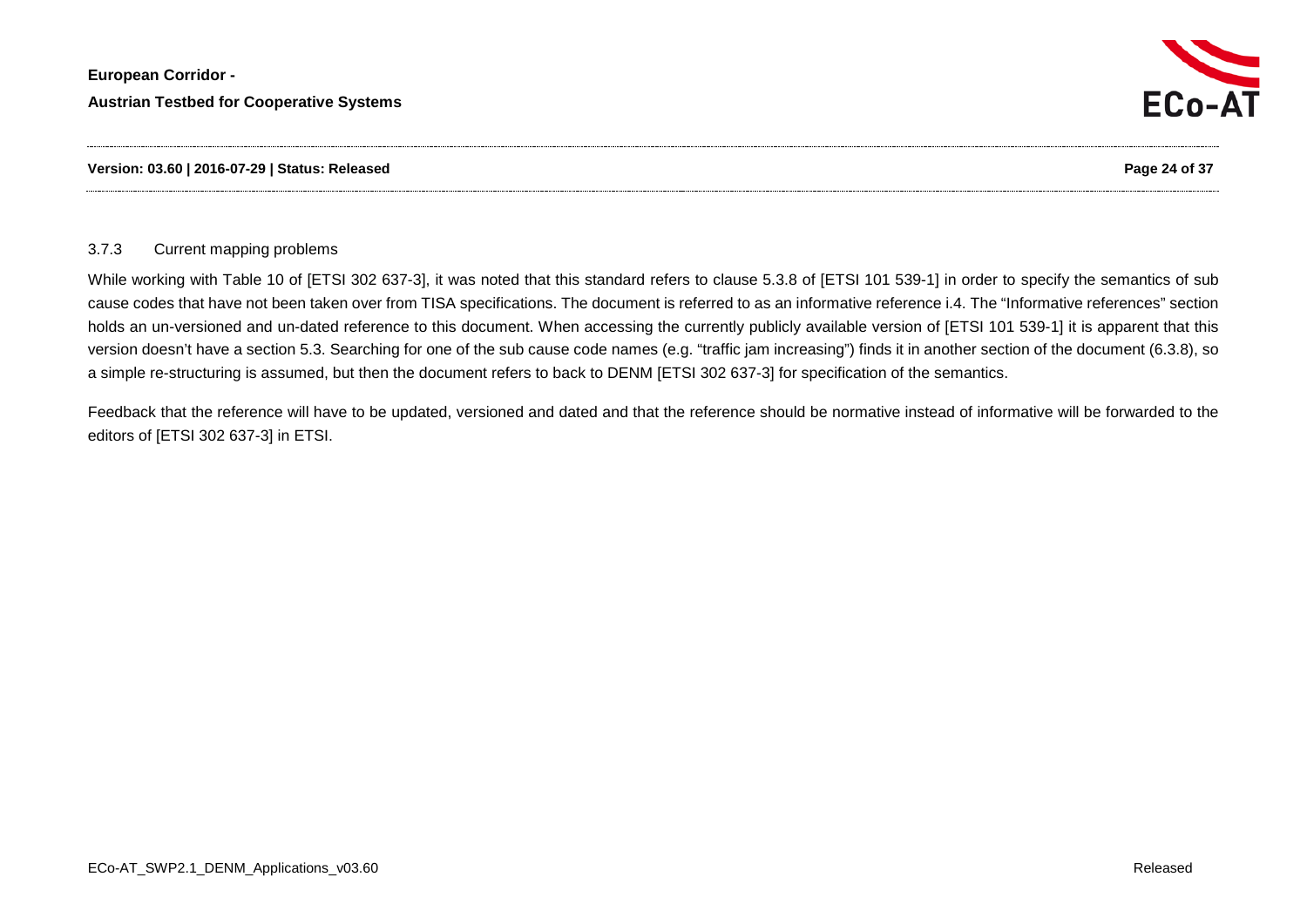

#### <span id="page-24-0"></span>**3.8 Event Location**

All events in the ASFINAG Event-Management-System are either point events (described by one location point which is the position of the event) or events with a spatial extension (described by two location points which are the beginning and end of an event). These points within these events are primarily encoded as a kilometer value on a selected motorway in a specific direction (e.g. the event is encoded as being on the A1 motorway in the direction of Vienna, starting at kilometer 26,2 and ending at kilometer 28,3). Several projections onto geographical map databases allow for the automated retrieval of WGS84 latitude / longitude coordinates for every kilometer value.

The TCC provides these WGS84 points, encoded in DATEX II, to the C-ITS system via the IF1 TCC <-> C-ITS-S interface where they are used for encoding all the necessary geographical information inside the DENM (more precisely the data elements eventPosition, eventHistory and trace). [Figure 1](#page-24-1) is a visualization of that process. The order of points in the DATEX II stream is always in the direction of the event, which means that for the trace, the order of points is reverse to the order in the DENM data frame, whereas for the eventHistory, the order is the same. The eventHistory in ECo-AT is a full history of the event (using equidistant points) from the eventPosition to the end of event. Default point distance is 50m but can increase if events are longer than 1150m due to the restriction of 23 points in the eventHistory.



<span id="page-24-1"></span>*Figure 1: Event location encoding principles in ASF-EMS, DATEX II and DENM*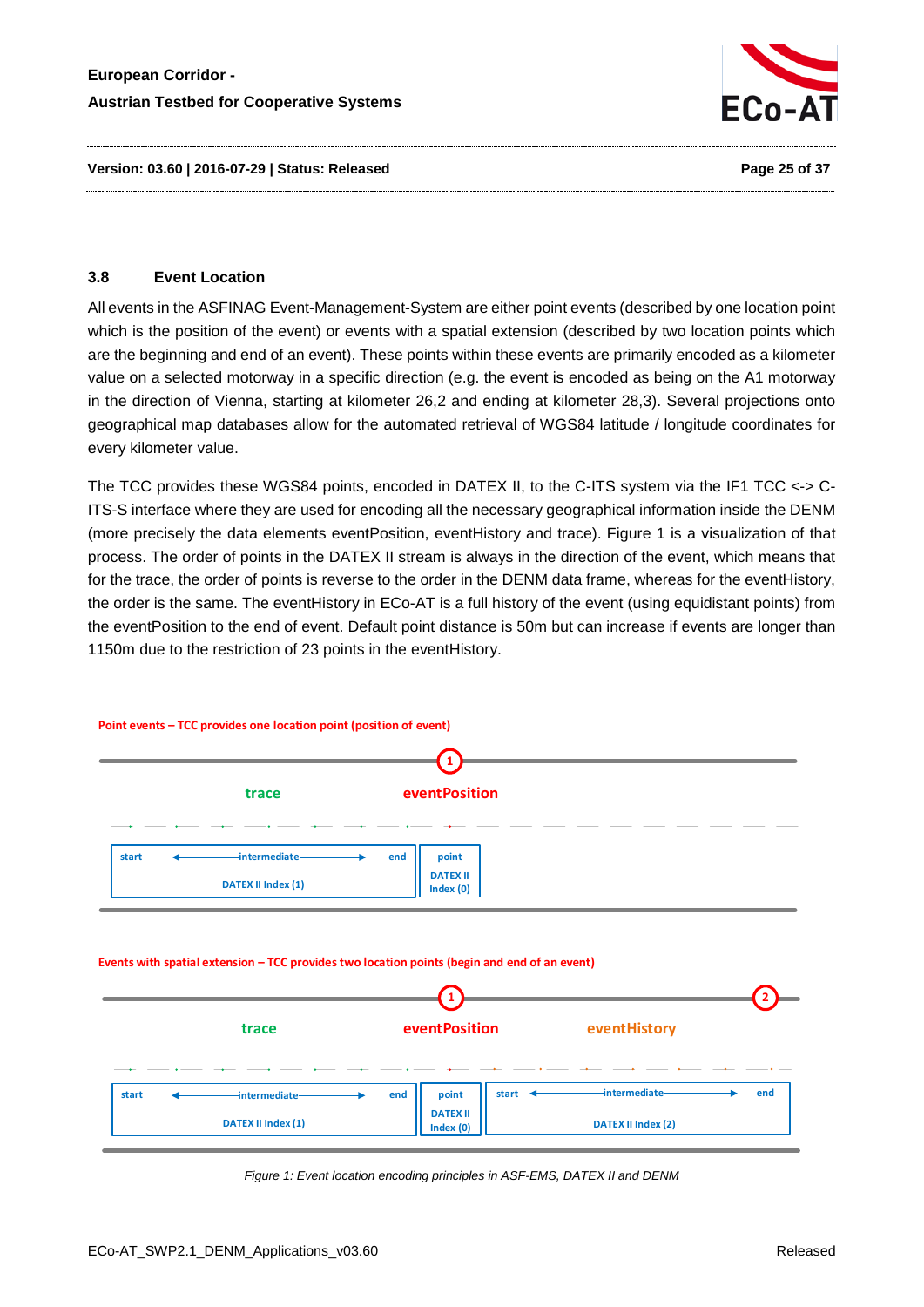

**Version: 03.60 | 2016-07-29 | Status: Released Page 26 of 37**

Until Release 2 (March 2015), available automated projections at the TCC were based on older systems and requirements, which only covered whole carriageways and did not guarantee a positioning in the middle of the carriageway under all circumstances. Since Release 3 (July 2015), a better, more precise projection based on GIP (Austria's Graph Integration Platform) is available.

# <span id="page-25-0"></span>**3.9 Event Timing**

Infrastructure based DENM events will be created in the C-ITS system whenever there is a suitable event present in the ASFINAG Event-Management-System (ASF-EM). The duration of a singular DENM is based on the value of the "*validityDuration"* data element (with a maximum of 720 seconds for Day 1 use cases in ECo-AT). The DEN event message will therefore be continuously updated and re-sent (using DENM update and DENM repetition as described in [ETSI 302 637-3]) as long as the event itself is still valid.

The TCC will actively signal the end of event validity by sending an update with validityStatus "suspended" on the DATEX II based IF1 TCC <-> C-ITS-S interface. Until that happens, the C-ITS-S will always update the resulting DENM using the DENM update mechanism whenever the event changes according to the TCC (in categorization (cause code) or place (position / start and end point) or after half of "*validityDuration"* has passed. In between updates, the DENM is continuously repeated using the DENM repetition mechanism.

Negation or cancellation of DENM events will not be implemented for this use case for the time being: The maximum validity of a DENM will be rather short (20s – 720s) and the number of sending / receiving ITS stations quite low in the ECo-AT Day 1 scenario. Messages can therefore time out safely after the TCC has indicated the end of their validity, especially considering the low chances of a cancellation / negation actually reaching any receiver in time.

# <span id="page-25-1"></span>**3.10 Event Triggering**

DENM are usually created directly in the vehicle, if such a vehicle encounters certain "triggering conditions", a set of (pre)conditions and clearly defined circumstances outlined e.g. in the application profile and triggering conditions documents by the C2C-CC. This was done to ensure a consistent quality level for DENMs in the V2V and V2I domain. In regard to infrastructure based DENM events and the I2V domain, the same principles are true: each event in the ASFINAG Event-Management-System (ASF-EM) is based on a consistent set of triggering conditions, guided by previous experience, aided by a range of technical systems and trustable information sources and verified by experienced personnel. It can therefore be considered a trusted information source.

# <span id="page-25-2"></span>**3.11 Linked Events**

Events can be linked in the ASFINAG Event-Management-System (ASF-EM): an accident can for example generate a traffic jam and both events are clearly linked to each other in the TCC. The DATEX II based IF1 between TCC and C-ITS-S expresses this link by putting both events as individual SituationRecords into the same Situation. The C-ITS-S then creates one DENM out of each DATEX II SituationRecord. In the Roardworks Warning Use Case [ECo-AT SWP2.1 UC RWW], two or more such DENMs that represent the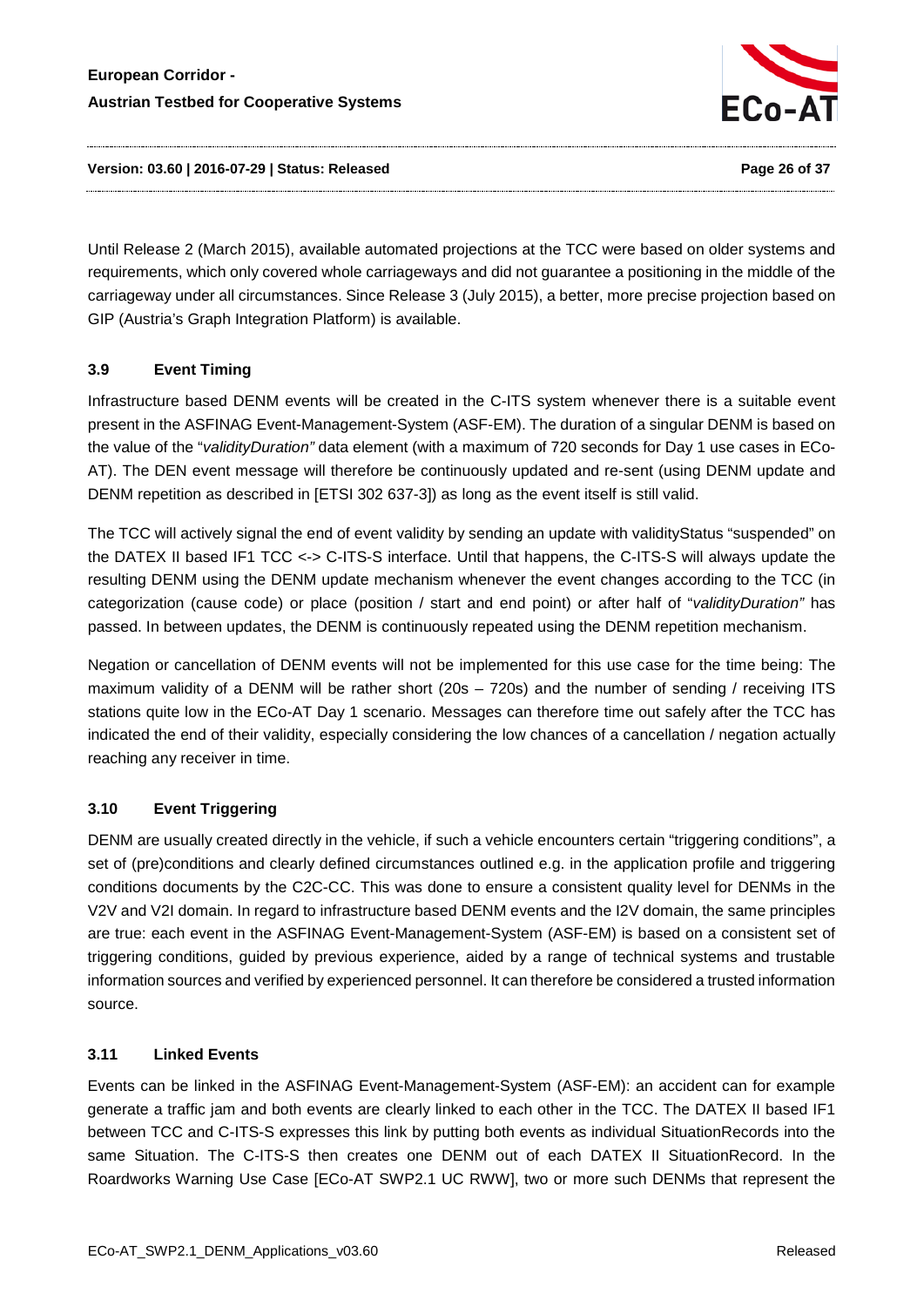

**Version: 03.60 | 2016-07-29 | Status: Released Page 27 of 37**

same event (the same roadwork) are linked by the "*ReferenceDenms*" data frame in the DENM AlacarteContainer / roadWorks data frame, which, as the name indicates, is principally restricted to roadworks and cannot be used the same way for other DENMs as needed in this scenario. ECo-AT plans to raise this issue with ETSI / TC ITS by introducing a change request to the DENM to enable full DENM referencing outside of the (roadWorks) AlacarteContainer, for example in the SituationContainer. As long as full referencing is not possible, ECo-AT will use the *"linkedCause"* data frame in the SituationContainer to convey at least the cause code / sub cause code of linked events.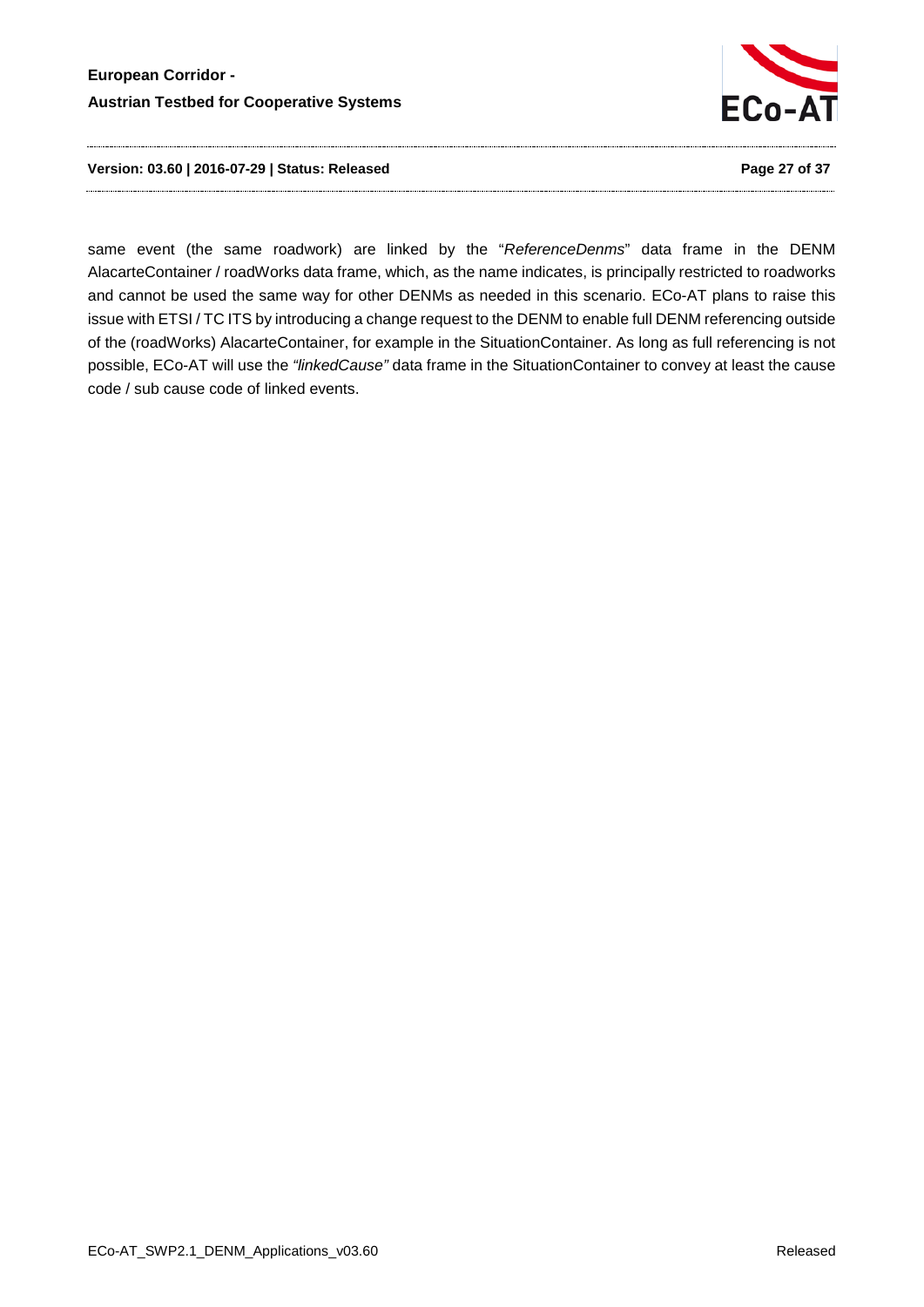### **3.12 DENM Data Element Description**

The following chapter describes the relevant data elements of the DENM structure, determines the source for the provision of the data elements and comments on the interpretation and default values for each data element.

#### 3.12.1 Management Container

<span id="page-27-1"></span><span id="page-27-0"></span>

| Data element | <b>DENM Container</b> |   | <b>Source</b>            | <b>Comment</b>                                       | Ref.             |
|--------------|-----------------------|---|--------------------------|------------------------------------------------------|------------------|
| actionID     | Management            | M | C-ITS-S on behalf of TCC | <b>Def:</b> station that implements the DEN message; | [ETSI 302 637-3] |
|              |                       |   |                          | Station ID + sequence number = action ID;            |                  |
|              |                       |   |                          | Each ITS station needs a unique station ID           |                  |
|              |                       |   |                          |                                                      |                  |
|              |                       |   |                          | C-ITS-S creates the actionID based on its own        |                  |
|              |                       |   |                          | stationID (as originating station) and a sequence    |                  |
|              |                       |   |                          | number based on the DATEX II identification of the   |                  |
|              |                       |   |                          | event from the TCC.                                  |                  |
|              |                       |   |                          |                                                      |                  |

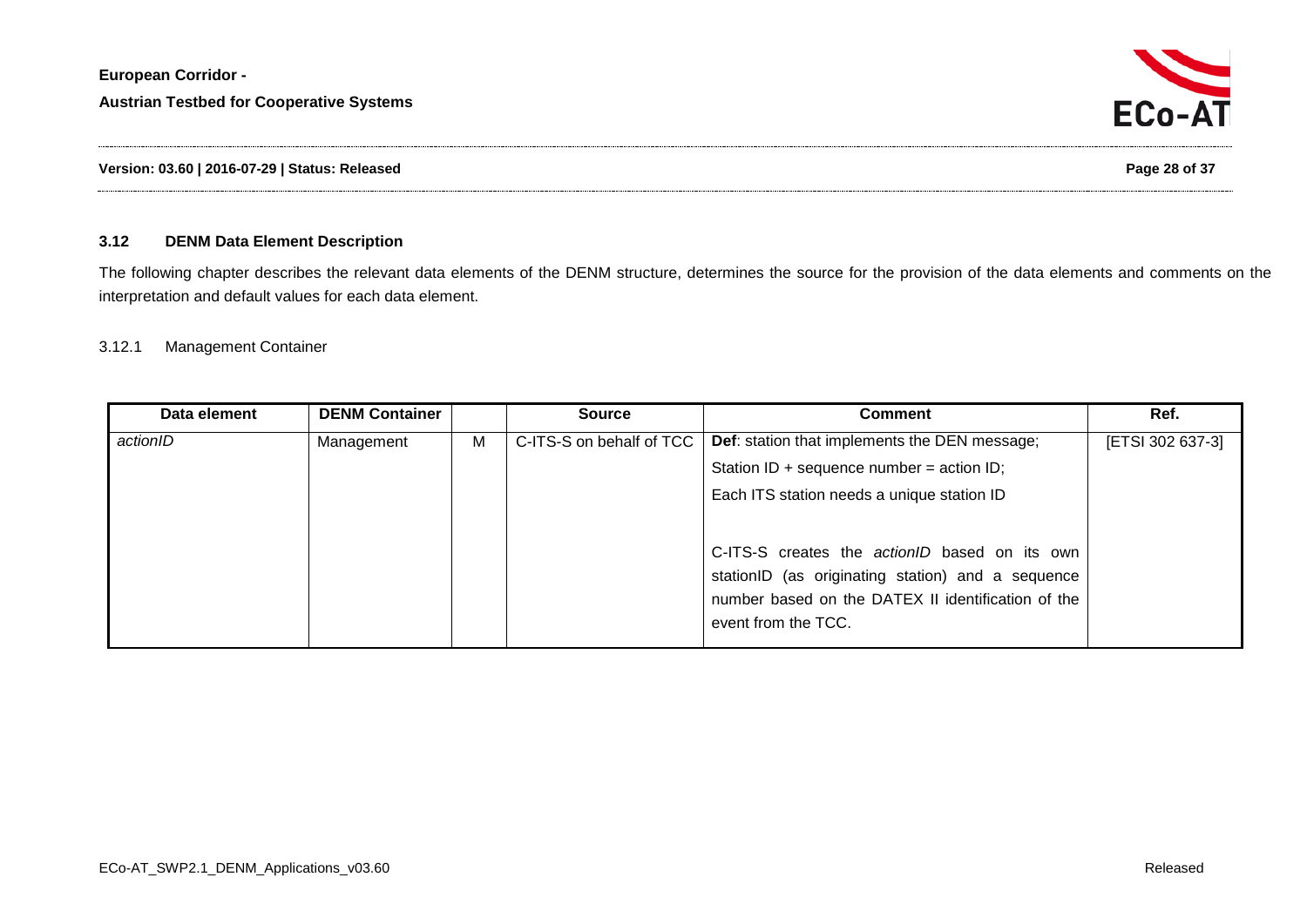# **Version: 03.60 | 2016-07-29 | Status: Released Page 29 of 37**

| Data element  | <b>DENM Container</b> |   | <b>Source</b>         | <b>Comment</b>                                                                                                                                                                                                                                                                     | Ref.             |
|---------------|-----------------------|---|-----------------------|------------------------------------------------------------------------------------------------------------------------------------------------------------------------------------------------------------------------------------------------------------------------------------|------------------|
| detectionTime | Management            | M | C-ITS-S (based on TCC | Def: According to [ETSI 302 637-3], this is when the                                                                                                                                                                                                                               | [ETSI 302 637-3] |
|               |                       |   | data)                 | information was "detected".                                                                                                                                                                                                                                                        |                  |
|               |                       |   |                       | detection Time shall be set based on C-ITS-S system<br>time when it receives the event information from the<br>TCC. Will be updated using the DENM update<br>mechanism whenever the event changes according<br>to the TCC or after half of validity Duration (720s) has<br>passed. |                  |
| referenceTime | Management            | M | C-ITS-S               | Def: timestamp when message is generated /<br>updated<br>reference Time shall be the time the DENM is<br>encoded or updated in the C-ITS-S. Will be updated<br>in the same manner as <i>detection Time</i> .                                                                       | [ETSI 302 637-3] |

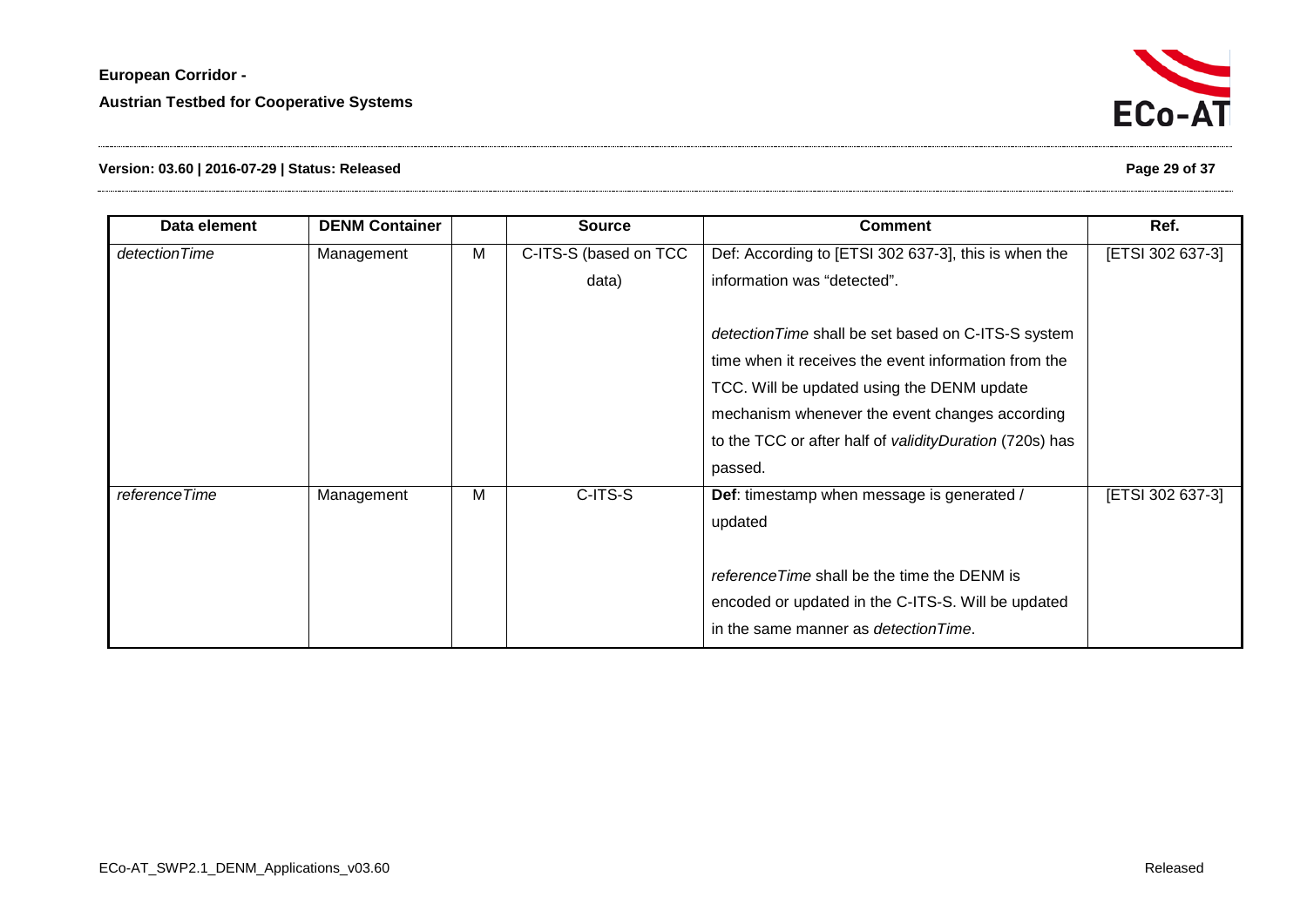

# **Version: 03.60 | 2016-07-29 | Status: Released Page 30 of 37**

| Data element          | <b>DENM Container</b> |         | <b>Source</b>             | <b>Comment</b>                                           | Ref.             |
|-----------------------|-----------------------|---------|---------------------------|----------------------------------------------------------|------------------|
| <i>isNegation</i>     | Management            | $\circ$ | N.A.                      | Def: indicates that in another (not the originating)     | [ETSI 302 637-3] |
|                       |                       |         |                           | ITS-S' "opinion" the information should not be valid     |                  |
|                       |                       |         |                           | any more.                                                |                  |
|                       |                       |         |                           |                                                          |                  |
|                       |                       |         |                           | Not applicable for this use case. Not used. ECo-AT       |                  |
|                       |                       |         |                           | will work with validity durations, indicating the time   |                  |
|                       |                       |         |                           | when the event will end.                                 |                  |
| <i>isCancellation</i> | Management            | $\circ$ | N.A.                      | Not applicable for this use case. Not used. ECo-AT       | [ETSI 302 637-3] |
|                       |                       |         |                           | will work with validity durations, indicating the time   |                  |
|                       |                       |         |                           | when the event will end.                                 |                  |
| transmissionInterval  | Management            | $\circ$ | Not used for DENM         | Def:                                                     | [ETSI 302 637-3] |
|                       |                       |         | based events on Day 1     | If used, (i.e. if set by the originator ITS-S because an |                  |
|                       |                       |         | (for later usage C-ITS-S) | application has requested so) repetition and forward     |                  |
|                       |                       |         |                           | is done accordingly by originator and forwarder ITS-     |                  |
|                       |                       |         |                           | S.                                                       |                  |
|                       |                       |         |                           | [ETSI 302 637-3] 6.1.2.3 requires                        |                  |
|                       |                       |         |                           | transmissionInterval, detectionTime and                  |                  |
|                       |                       |         |                           | repetitionDuration must be set if a DEN basic service    |                  |
|                       |                       |         |                           | of an ITS station shall repeat a message.                |                  |
|                       |                       |         |                           |                                                          |                  |
|                       |                       |         |                           | Option not used                                          |                  |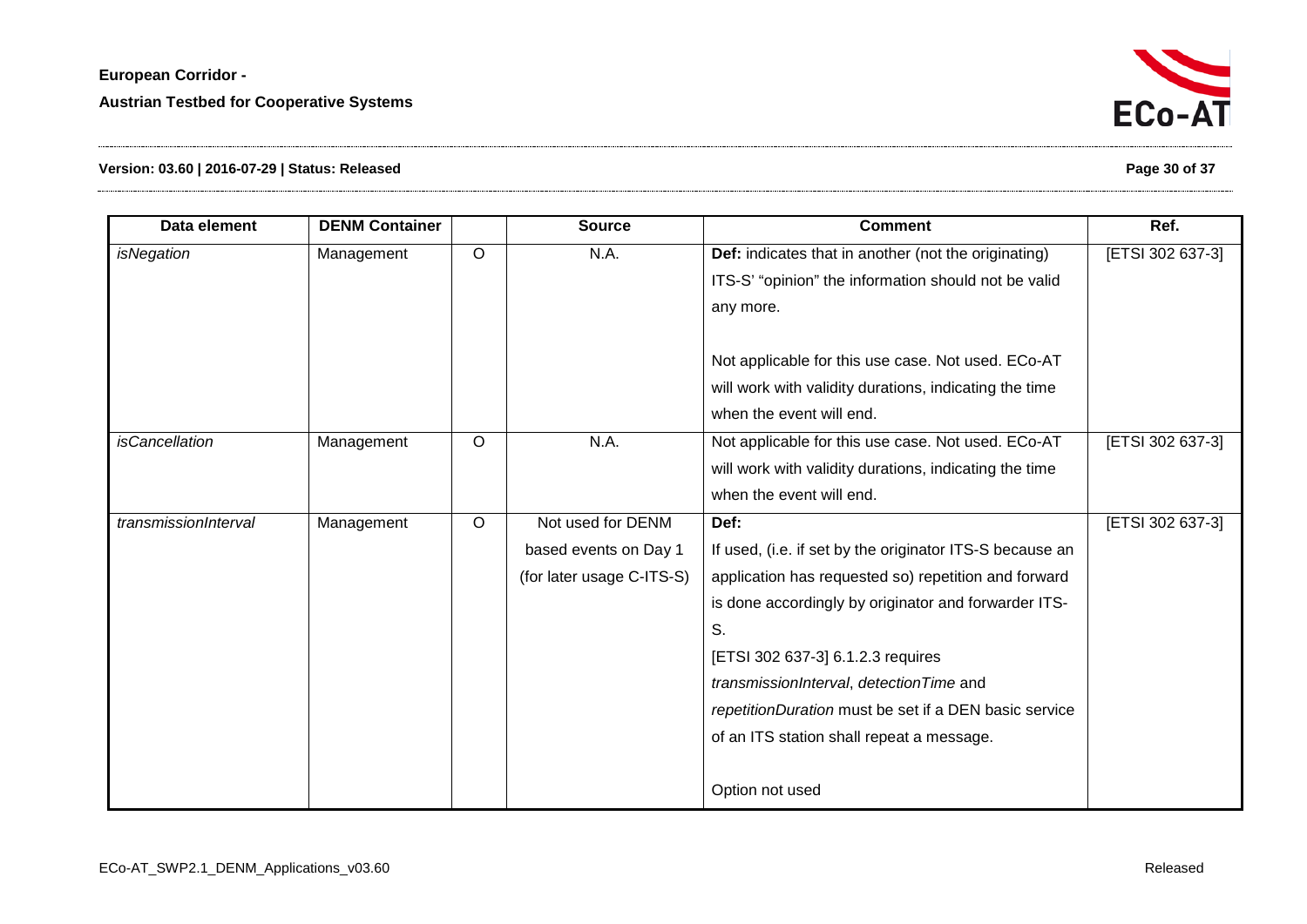

# **Version: 03.60 | 2016-07-29 | Status: Released Page 31 of 37**

| Data element              | <b>DENM Container</b> |         | <b>Source</b>        | <b>Comment</b>                                                         | Ref.             |  |
|---------------------------|-----------------------|---------|----------------------|------------------------------------------------------------------------|------------------|--|
| eventPosition             | Management            | M       | <b>TCC</b>           | TCC will deliver WGS84 Lat/Long information, which<br>[ETSI 302 637-3] |                  |  |
|                           |                       |         |                      | can directly be used on the information processing                     |                  |  |
|                           |                       |         |                      | chain downwards. TCC will however not deliver                          |                  |  |
|                           |                       |         |                      | altitude information, as there is no data source of                    |                  |  |
|                           |                       |         |                      | sufficient quality.                                                    |                  |  |
| relevanceDistance         | Management            | $\circ$ | C-ITS-S              | Def: enumeration (0-7) indicating in which distance                    | [ETSI 302 637-3] |  |
|                           |                       |         |                      | the event information is relevant for the receiver                     |                  |  |
|                           |                       |         |                      |                                                                        |                  |  |
|                           |                       |         |                      | A default value of less Than5km(5) is used                             |                  |  |
| relevanceTrafficDirection | Management            | $\circ$ | <b>TCC</b>           | upstreamTraffic(1)                                                     | [ETSI 302 637-3] |  |
| validityDuration          | Management            | M       | C-ITS-S based on TCC | Def: time (seconds since detection Time) set by the                    | [ETSI 302 637-3] |  |
|                           |                       |         |                      | originator ITS-S, at which DENM should be deleted                      |                  |  |
|                           |                       |         |                      | by the DEN basic service of the receiver.                              |                  |  |
|                           |                       |         |                      | If not set defaultValidity=600 [s] is applied                          |                  |  |
|                           |                       |         |                      |                                                                        |                  |  |
|                           |                       |         |                      | validityDuration is related to detection Time and must                 |                  |  |
|                           |                       |         |                      | be set accordingly. For the Day 1 application of this                  |                  |  |
|                           |                       |         |                      | use case, a range between 20s and 720s was                             |                  |  |
|                           |                       |         |                      | defined by ECo-AT. Default value is 720s.                              |                  |  |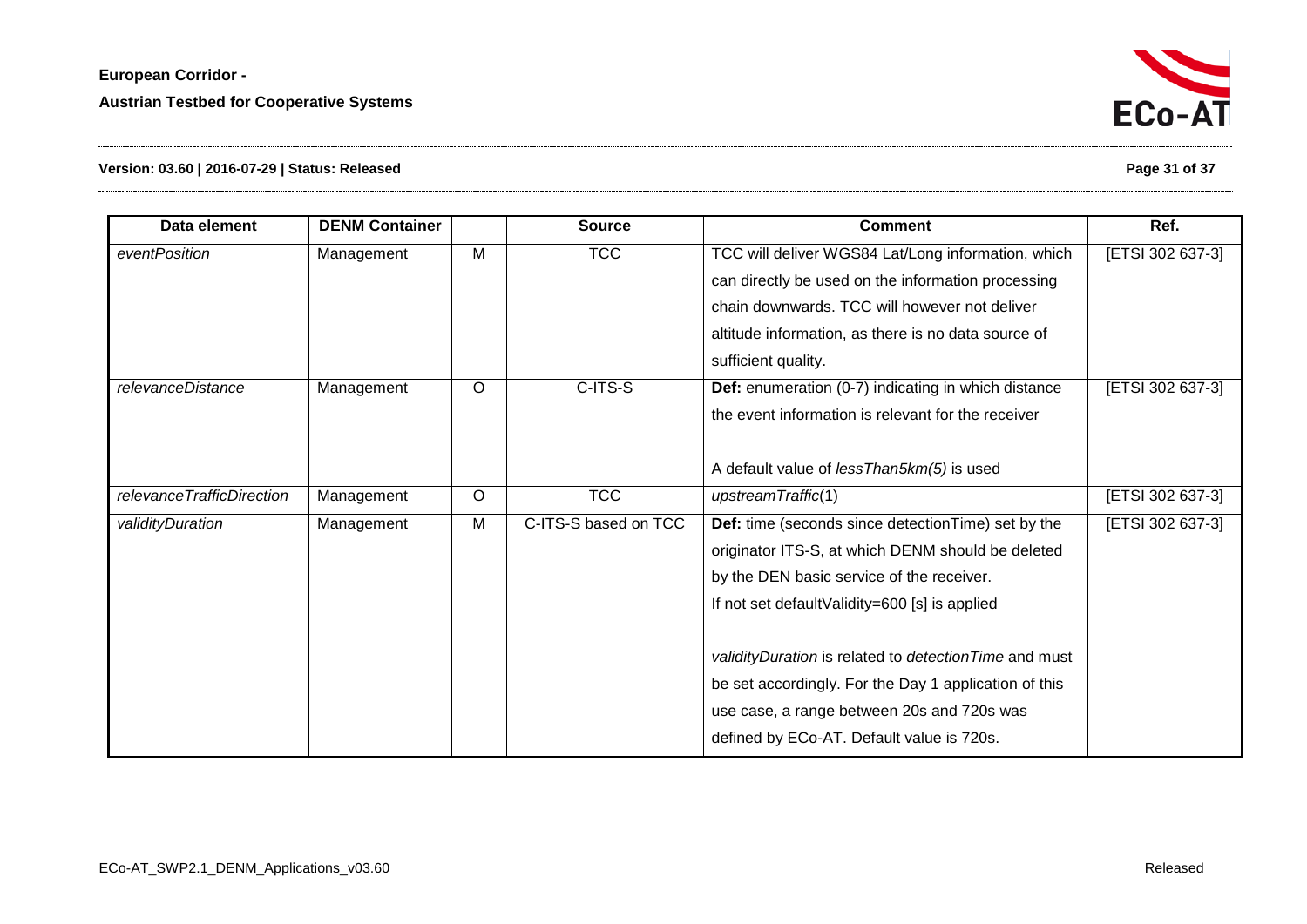

# **Version: 03.60 | 2016-07-29 | Status: Released Page 32 of 37**

| Data element | <b>DENM Container</b> |   | <b>Source</b>      | <b>Comment</b>                                                                                                                                                                                                                 | Ref.             |
|--------------|-----------------------|---|--------------------|--------------------------------------------------------------------------------------------------------------------------------------------------------------------------------------------------------------------------------|------------------|
| stationType  | Management            | M | C-ITS-S or R-ITS-S | <b>Def:</b> from [ETSI-CDD]:                                                                                                                                                                                                   | [ETSI 302 637-3] |
|              |                       |   |                    | StationType ::= INTEGER { unknown(0), pedestrian(1), cyclist(2),<br>moped(3), motorcycle(4), passengerCar(5), bus(6), lightTruck(7),<br>heavyTruck(8), trailer(9), specialVehicles(10), tram(11),<br>roadSideUnit(15) } (0255) |                  |
|              |                       |   |                    | The station composing the DENM shall set this to<br>roadSideUnit(15).                                                                                                                                                          |                  |

<span id="page-31-0"></span>*Table 7: DEN message data elements - management container*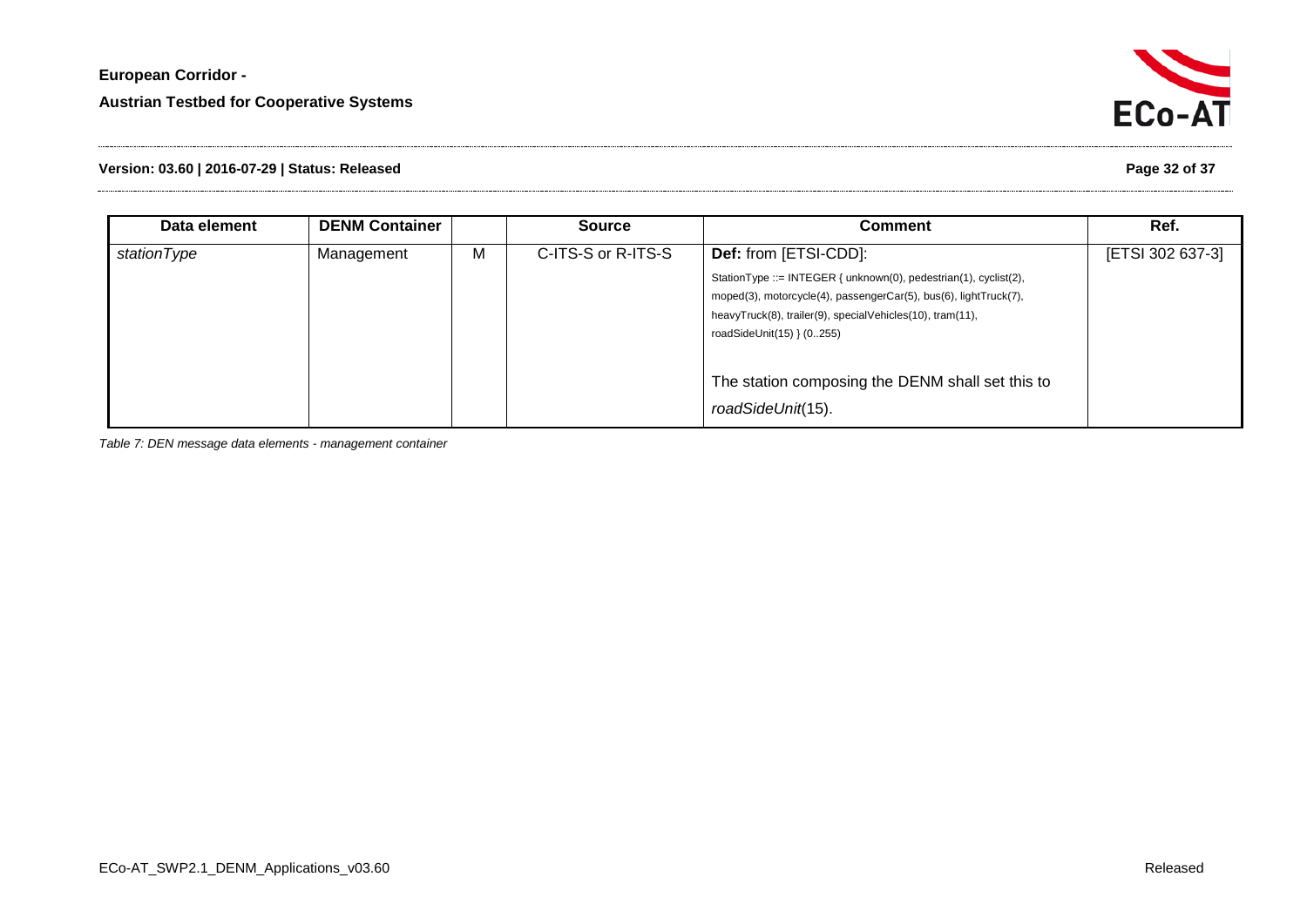# **Version: 03.60 | 2016-07-29 | Status: Released Page 33 of 37**

# 3.12.2 Situation Container

<span id="page-32-0"></span>

| Data element       | <b>DENM Container</b> |   | <b>Source</b>        | <b>Comment</b>                                                          | Ref.             |
|--------------------|-----------------------|---|----------------------|-------------------------------------------------------------------------|------------------|
| informationQuality | Situation             | M | C-ITS-S based on TCC | <b>Def:</b> InformationQuality ::= INTEGER { unavailable(0), lowest(1), | [ETSI 302 637-3] |
|                    |                       |   |                      | highest $(7)$ }                                                         |                  |
|                    |                       |   |                      | Amsterdam Group: Planned by operator (1)                                |                  |
|                    |                       |   |                      | Simple GNSS(2)                                                          |                  |
|                    |                       |   |                      | Differential GNSS(3)                                                    |                  |
|                    |                       |   |                      | Validated position(4)                                                   |                  |
|                    |                       |   |                      | Will be set to Validated position (4) for all                           |                  |
|                    |                       |   |                      | infrastructure based events, based on Amsterdam                         |                  |
|                    |                       |   |                      | Group recommendation, as all events are                                 |                  |
|                    |                       |   |                      | validated by the TCC and map-matched to                                 |                  |
|                    |                       |   |                      | provide the necessary points and traces.                                |                  |
| EventType          | Situation             | м | C-ITS-S based on TCC | C ITS S will have to execute a mapping of cause                         | [ETSI 302 637-3] |
|                    |                       |   |                      | code and sub cause code based on an agreed                              |                  |
|                    |                       |   |                      | ECo-AT specific mapping from the ASFINAG                                |                  |
|                    |                       |   |                      | event management system as outlined in this                             |                  |
|                    |                       |   |                      | document and in [ECo-AT SWP3.1 DATEX II                                 |                  |
|                    |                       |   |                      | mapping]                                                                |                  |

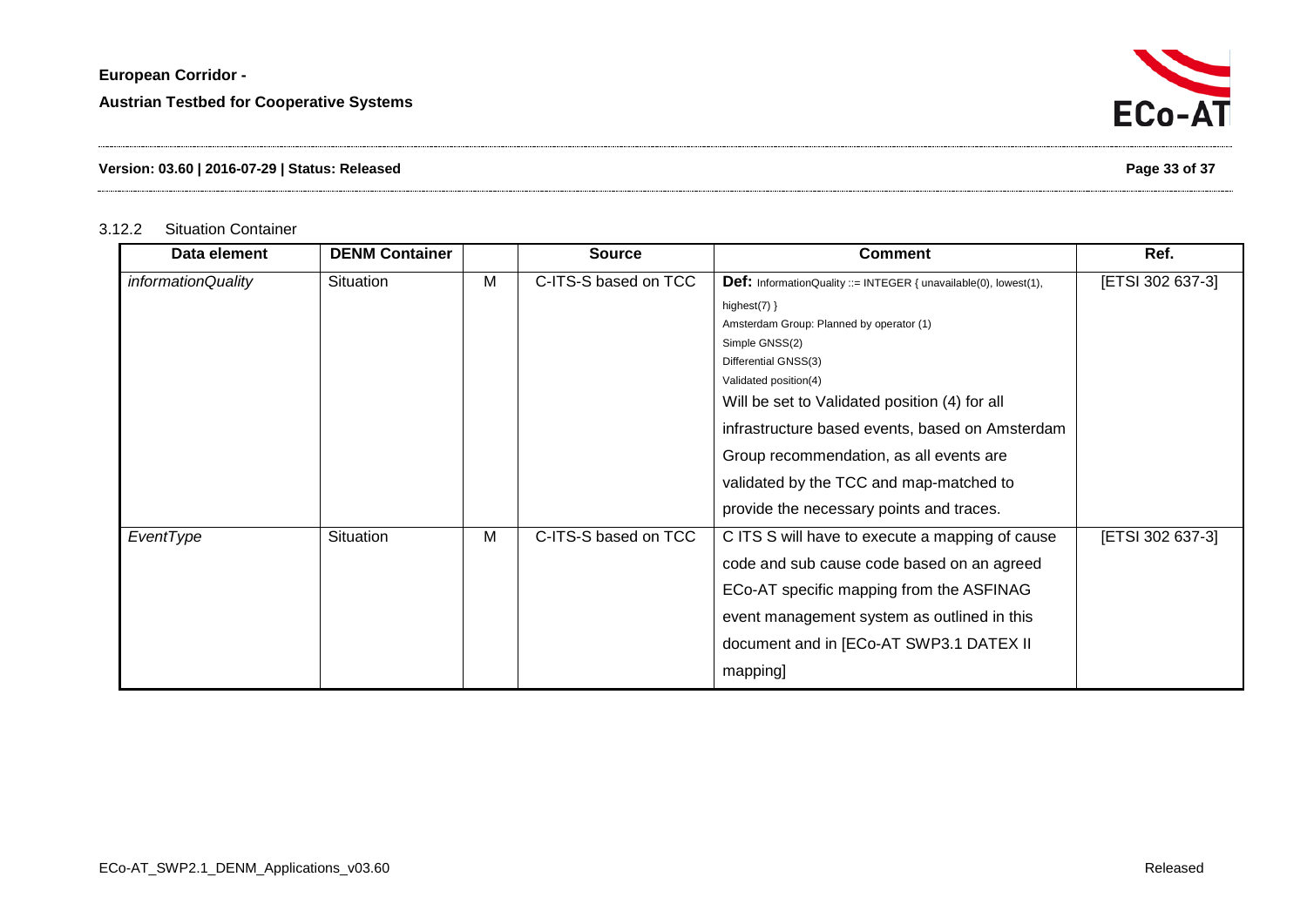

# **Version: 03.60 | 2016-07-29 | Status: Released Page 34 of 37**

| Data element | <b>DENM Container</b> |         | <b>Source</b> | <b>Comment</b>                                       | Ref.             |
|--------------|-----------------------|---------|---------------|------------------------------------------------------|------------------|
| linkedCause  | Situation             | $\circ$ | <b>TCC</b>    | Def: same as eventType: possibility to provide a     | [ETSI 302 637-3] |
|              |                       |         |               | further information using Cause/subCause.            |                  |
|              |                       |         |               |                                                      |                  |
|              |                       |         |               | Option not used. Events may contain further          |                  |
|              |                       |         |               | events somehow linked to the original event but      |                  |
|              |                       |         |               | these events will be conveyed by separate            |                  |
|              |                       |         |               | DENMs, as they can also differ in other regards      |                  |
|              |                       |         |               | like geographical position.                          |                  |
| eventHistory | <b>Situation</b>      | $\circ$ | <b>TCC</b>    | Consists of a list of event points which represents  | [ETSI 302 637-3] |
|              |                       |         |               | the dimension of a plain event in a predefined       |                  |
|              |                       |         |               | order. In case that the plain event is detected by a |                  |
|              |                       |         |               | V-ITS-S, it consists of a list of event detection    |                  |
|              |                       |         |               | points along the path that the detecting ITS-S has   |                  |
|              |                       |         |               | travelled over some past time and/or distance.       |                  |
|              |                       |         |               | Each event point corresponds to a point at which     |                  |
|              |                       |         |               | the same event was detected along the path.          |                  |
|              |                       |         |               |                                                      |                  |
|              |                       |         |               | Provided by the TCC (if the originating event is     |                  |
|              |                       |         |               | not a point event only), it describes the history of |                  |
|              |                       |         |               | the event up until the final release point.          |                  |

<span id="page-33-0"></span>*Table 8: DEN message data elements - situation container*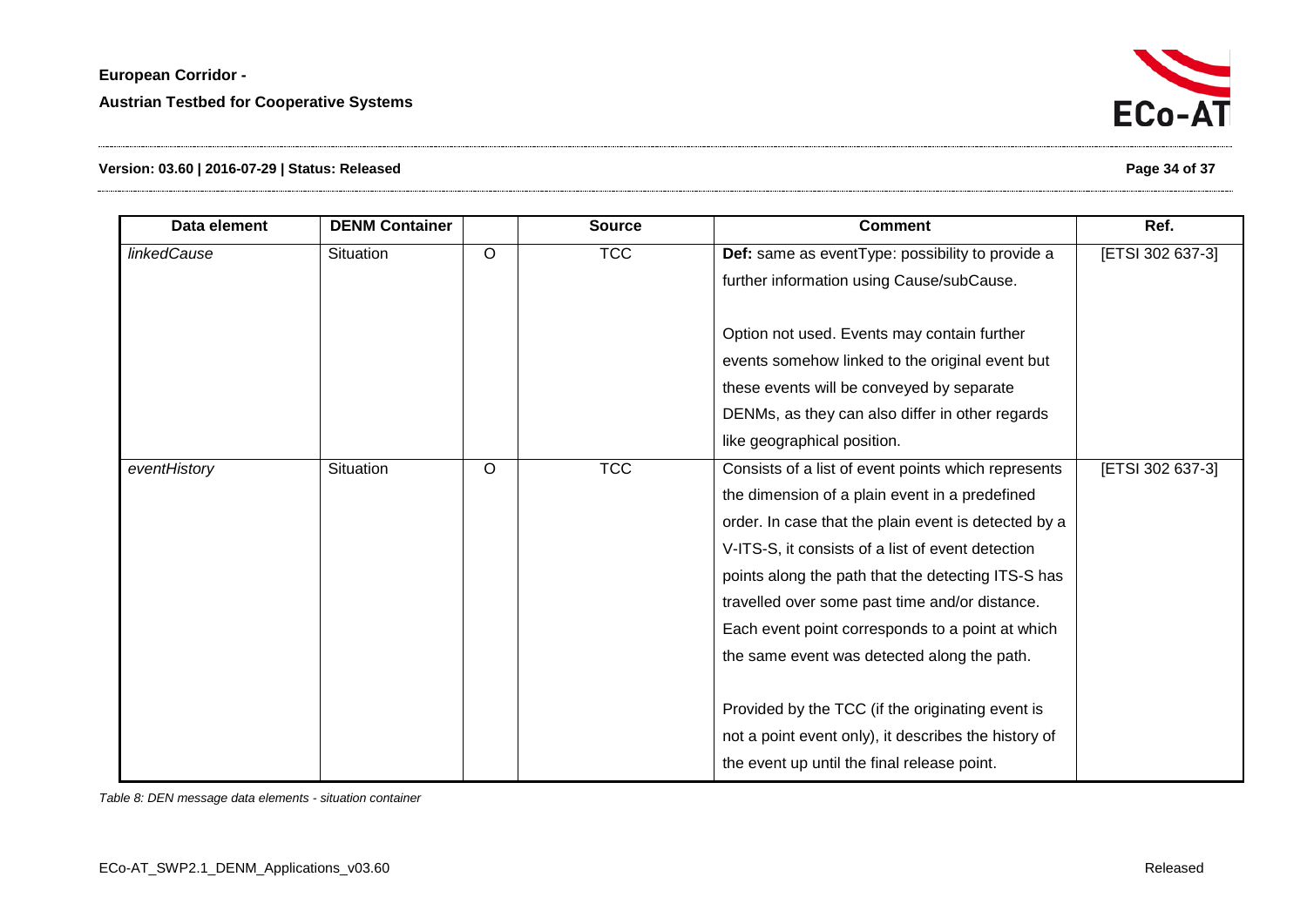## **Version: 03.60 | 2016-07-29 | Status: Released Page 35 of 37**

## 3.12.3 Location Container

| Data element         | <b>DENM Container</b> |         | <b>Source</b> | <b>Comment</b>                                                                                                                                                                                                                                                      | Ref.             |
|----------------------|-----------------------|---------|---------------|---------------------------------------------------------------------------------------------------------------------------------------------------------------------------------------------------------------------------------------------------------------------|------------------|
| eventSpeed           | Location              | $\circ$ | <b>TCC</b>    | Def: moving speed of detected event                                                                                                                                                                                                                                 | [ETSI 302 637-3] |
|                      |                       |         |               | Not available. Not used                                                                                                                                                                                                                                             |                  |
| eventPositionHeading | Location              | $\circ$ | <b>TCC</b>    | Def: heading direction of the event                                                                                                                                                                                                                                 | [ETSI 302 637-3] |
|                      |                       |         |               | Not available. Not used.                                                                                                                                                                                                                                            |                  |
| traces               | Location              | M       | <b>TCC</b>    | Def: up to 7 pathHistory traces composed of<br>geocoordinates                                                                                                                                                                                                       | [ETSI 302 637-3] |
|                      |                       |         |               | Created in the TCC from known event location<br>information and provided to C-ITS-S.                                                                                                                                                                                |                  |
| roadType             | Location              | $\circ$ |               | Def:<br>[ETSI-CDD] RoadType ::= ENUMERATED {<br>urban-NoStructuralSeparationToOppositeLanes(0),<br>urban-WithStructuralSeparationToOppositeLanes(1),<br>nonUrban-NoStructuralSeparationToOppositeLanes(2),<br>nonUrban-WithStructuralSeparationToOppositeLanes(3) } | [ETSI 302 637-3] |
|                      |                       |         |               | Not used for Events                                                                                                                                                                                                                                                 |                  |

<span id="page-34-1"></span><span id="page-34-0"></span>*Table 9: DEN message data elements - location container*

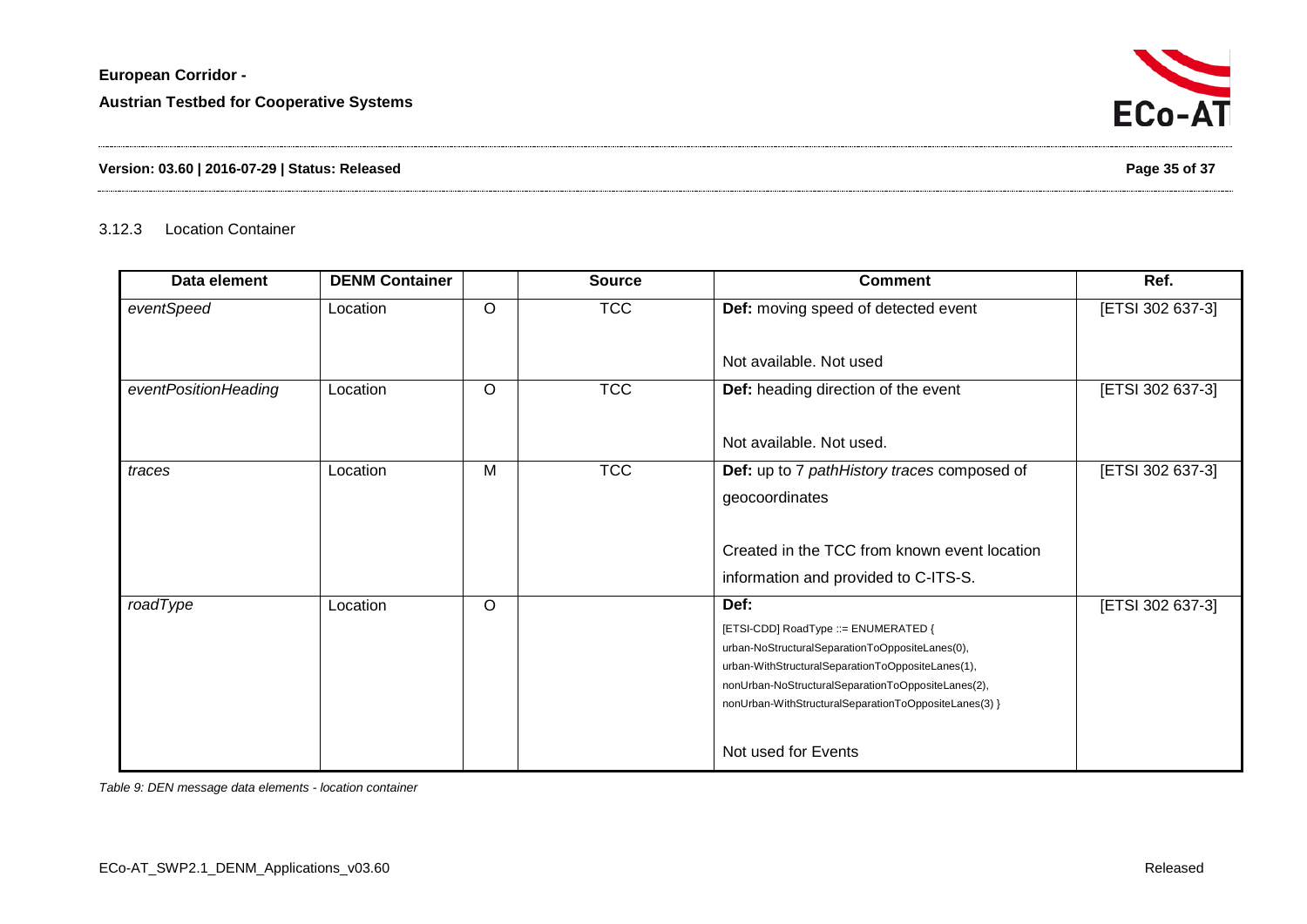

**Version: 03.60 | 2016-07-29 | Status: Released Page 36 of 37**

# <span id="page-35-0"></span>**4 Vehicle based DENM events**

C-ITS equipped vehicles are broadcasting DENMs that will be received by the R-ITS-Ss of the ECo-AT project. The DENMs received by the R-ITS-S will be from different V-ITS-Ss and may contain different events. The R-ITS-S therefore has to eliminate DENM duplicates (originated by the same V-ITS-S and containing the same event). Only unique DENMs are to be forwarded to the C-ITS-S via IF3. On the C-ITS-S level, the relevant event information contained in the DENM (cause and sub cause codes) and certain other parameters have to be extracted and mapped into corresponding DATEX II information sets to be sent to the TCC via IF1. Using this concept, the TCC receives one data set about a specific event from each vehicle in the range of one R-ITS-S. If more than one vehicle is broadcasting the same event in the range of one R-ITS-S, the TCC can use these multiplied DENM information (same event but from a greater number of vehicles) as a quality indicator: if one event is reported by many vehicles, the quality and reliability of information is certainly higher.

#### <span id="page-35-1"></span>**4.1 Mapping DENM events to DATEX II**

From a functional point of view, the main task for the C-ITS system in this scenario will be the mapping of DENM events into corresponding DATEX II records. IF1, the DATEX II based interface between TCC and C-ITS-S, will provide a DATEX II profile [DATEX profile OtherDENM] for communicating event information to the C-ITS-S which can also be used the other way around, sending event information back to the TCC. In order to do so, the C-ITS-S will have to extract the cause and sub cause code combination of the DENM event and map it to a corresponding DATEX II SituationRecord, which is then populated with all the other information available in the DENM.

The complete mapping information relevant for this use case and this scenario of Vehicle based DENM events can be found in the ECo-AT SWP3.1 DATEX II Mapping Tables [ECo-AT SWP3.1 DATEX II mapping] in the *"DATEXII\_Translation\_OtherDENM\_V03.60.xlsx"* Excel spreadsheet.

Part of this spreadsheet is a sheet called *"DENM\_DATEXII"*: it contains a mapping to DATEX II (using the relevant use case profile [DATEX profile OtherDENM]) for all cause and sub cause codes of the DENM. A short example of this process for cause code 1 / traffic condition can be found in [Table 10.](#page-36-0) Mapping DENM cause codes 1 – 30, which are harmonized with TISA and the [TPEG TEC] specification, is rather straightforward. DENM cause codes 91 – 99 however represent vehicle specific events that have no correlation to TISA / TPEG TEC and are harder to map to DATEX II.

Whenever there is no direct mapping to DATEX II possible, the generic DATEX II record *"Conditions"* (with *drivingConditionType* = *passableWithCare*) is used and the description of the cause code has to be put into